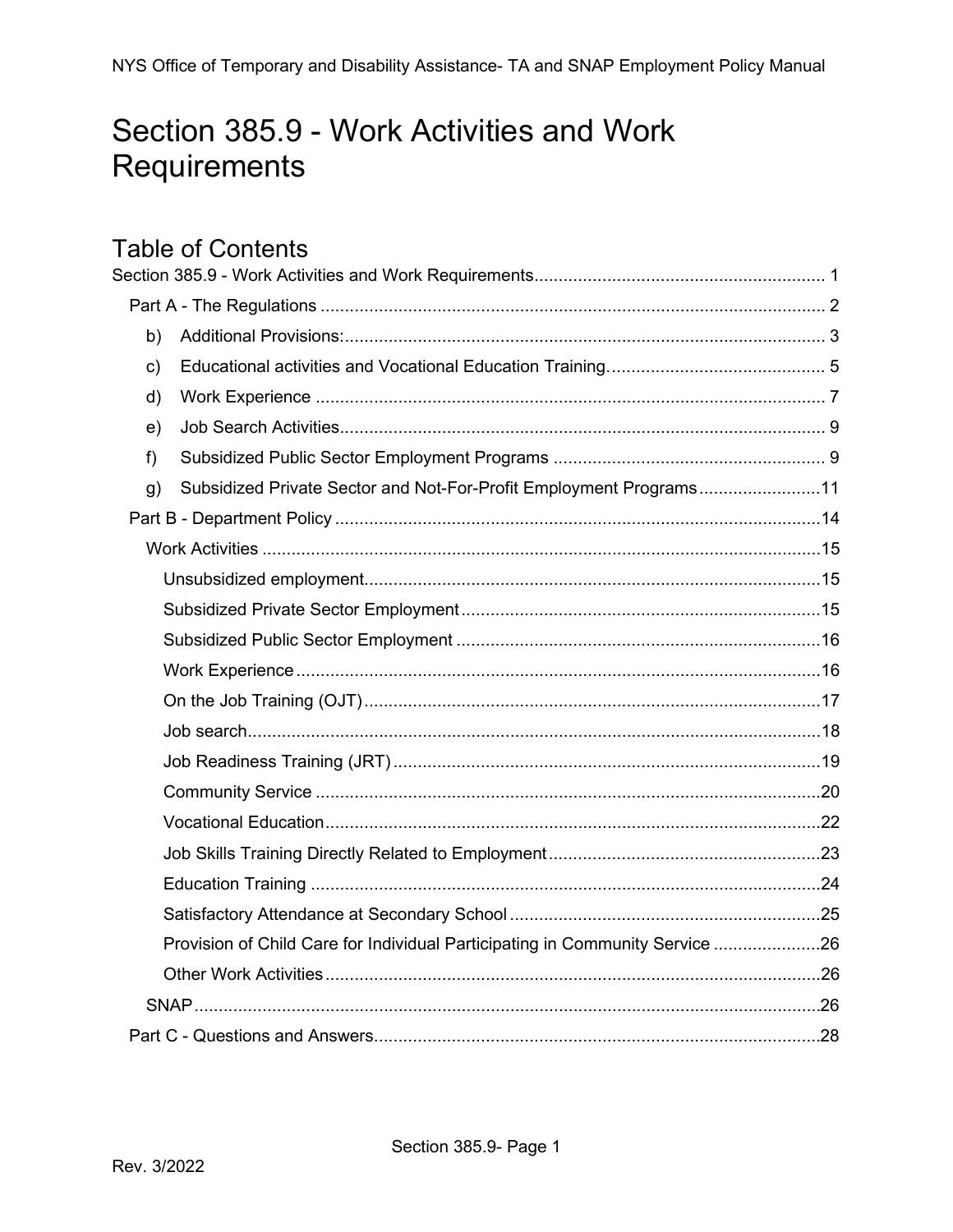## <span id="page-1-0"></span>Part A - The Regulations

a) Social services districts may provide, and require applicants for and recipients of public assistance to participate in a variety of activities, including but not limited to the following:

- 1) unsubsidized employment;
- 2) subsidized private sector employment;
- 3) subsidized public sector employment;
- 4) work experience in the public sector or non-profit sector, (including work associated with refurbishing publicly assisted housing) if sufficient private sector employment is not available as determined by the social services official. The maximum number of hours a recipient or applicant may be required to engage in this activity is limited to the number which equals the amount of assistance payable with respect to the public assistance household of such individual (inclusive of the value of food stamps received by the public assistance household of such individual, if any) divided by the higher of (i) the Federal minimum wage, or (ii) the State minimum wage. The limitation of the number of hours of work experience to which a participant may be assigned is a calculation of allowable hours in a work activity and does not mean that such participant is receiving a wage for the performance of such activities. The participant is not working off the grant, but is engaged in work activities as an element of his/her plan to become self-sufficient;
- 5) on-the-job training;
- 6) job search and job readiness assistance, as time limited by Federal law, provided that job search is an active and continuing effort to secure employment, configured by the social services official;
- 7) community service programs provided, however, the number of hours a participant in community service activities authorized pursuant to this section may be required to work in such assignment shall not exceed a number which equals the amount of assistance payable with respect to the public assistance household of such individual (inclusive of the value of food stamps received by the public assistance household of such individual, if any) divided by the higher of (i) the Federal minimum wage, or (ii) the State minimum wage. No participant shall be assigned to a community service activity that conflicts with his/her bona fide religious beliefs. The definition or parameters of this activity shall be set forth in the local plan submitted by the social services district, provided that an individual needed in the home because another member of the household requires his/her presence due to a verified mental or physical impairment shall be deemed to be engaged in community service to the extent such person is actually providing care for such member of the household. The limitation of the number of hours of community service to which a participant may be assigned is a calculation of allowable hours in a work activity and does not mean that such participant is receiving a wage for the performance of such activities. The participant is not working off the grant, but is engaged in work activities as an element of his or her plan to become self-sufficient. For purposes of calculating the participation rate, recipients who are acting as foster parents for children are deemed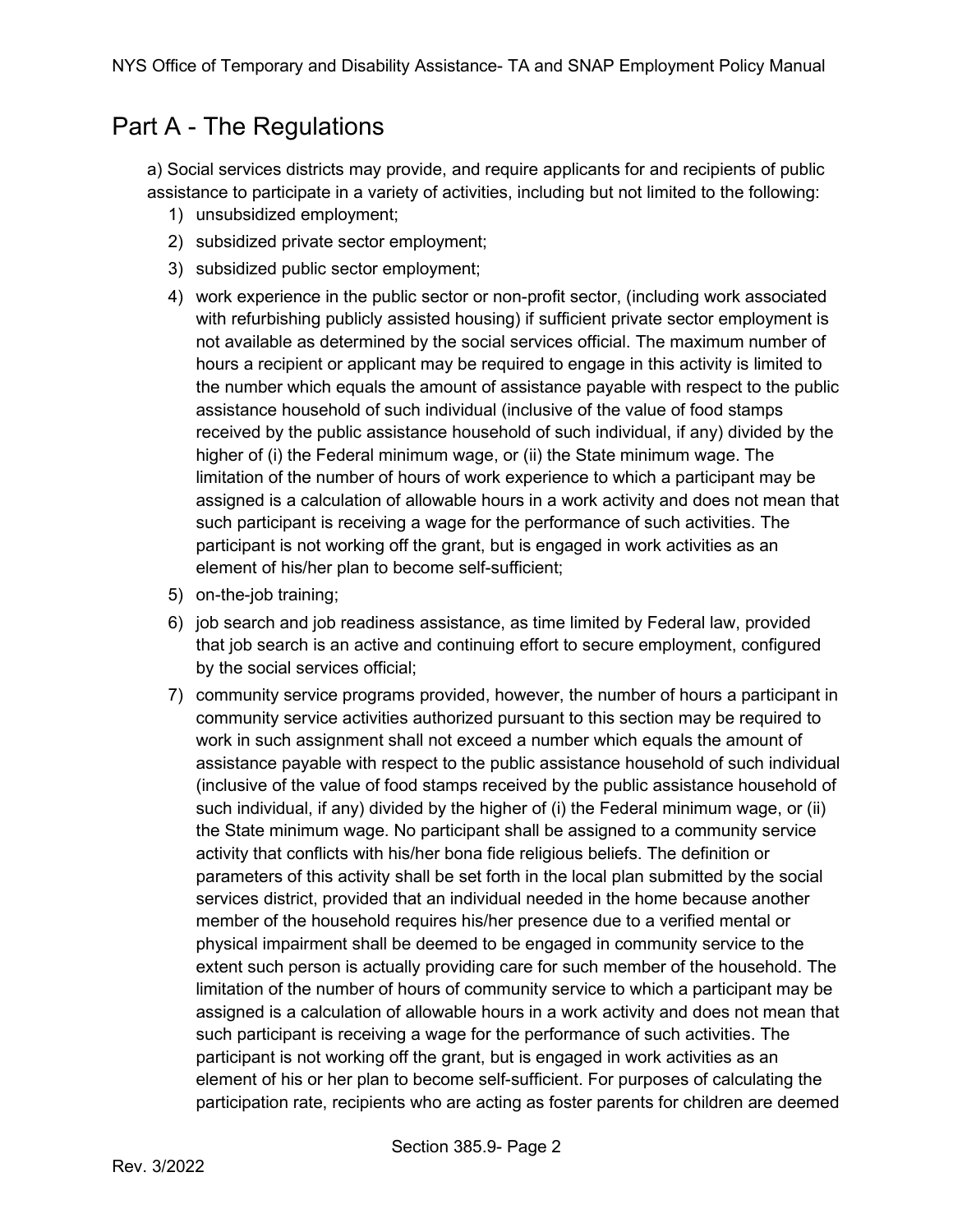engaged in community service to the extent they are actually providing care for such children;

- 8) vocational educational training as time limited by Federal law and pursuant to subdivision (c) of this section;
- 9) job skills training directly related to employment;
- 10) education directly related to employment, in the case of a recipient who has not yet received a high school diploma or a certificate of high school equivalency;
- 11) satisfactory attendance at secondary school or a course of study leading to a certificate of general equivalency in the case of a recipient who has not completed secondary school or received such certificate;
- 12) provision of child care services to an individual who is participating in community service;
- 13) job search and job readiness assistance once the individual has exceeded the six week limit set in Federal law;
- 14) educational activities pursuant to subdivision (c) of this section; and
- 15) other activities set forth in a local district plan.
- <span id="page-2-0"></span>b) Additional Provisions:
	- 1) No participant shall be required to provide child care services as a work activity described in this part unless the participant expressly requests in writing to provide such services.
	- 2) Social services districts may enter into agreements with public and private employment agencies to assist recipients of public assistance to find jobs.
	- 3) No participant shall in any case be required to engage in assigned activities for more than forty hours in any week.
	- 4) A non-graduate degree student who is participating in a work-study, internship, externship, or other work placement that is part of the curriculum of a student approved for participation by the City University of New York (CUNY), the State University of New York (SUNY), another degree granting institution, or any other education, training or vocational rehabilitation agency approved by the state or social services district, shall not be unreasonably denied the ability to participate in such program as a work activity assignment made in accordance with the provisions of this Part. A social services district may deny such participation based upon consideration of factors including, but not limited to:
		- i) the determination that the student voluntarily quit a job or reduced earnings to qualify for initial or increased public assistance as determined in accordance with section 385.13 of this Part;
		- ii) that a job or on-the-job training position that is comparable to the work-study, internship, externship or other work placement cannot reasonably be expected to exist in the private, public, or not-for-profit sector;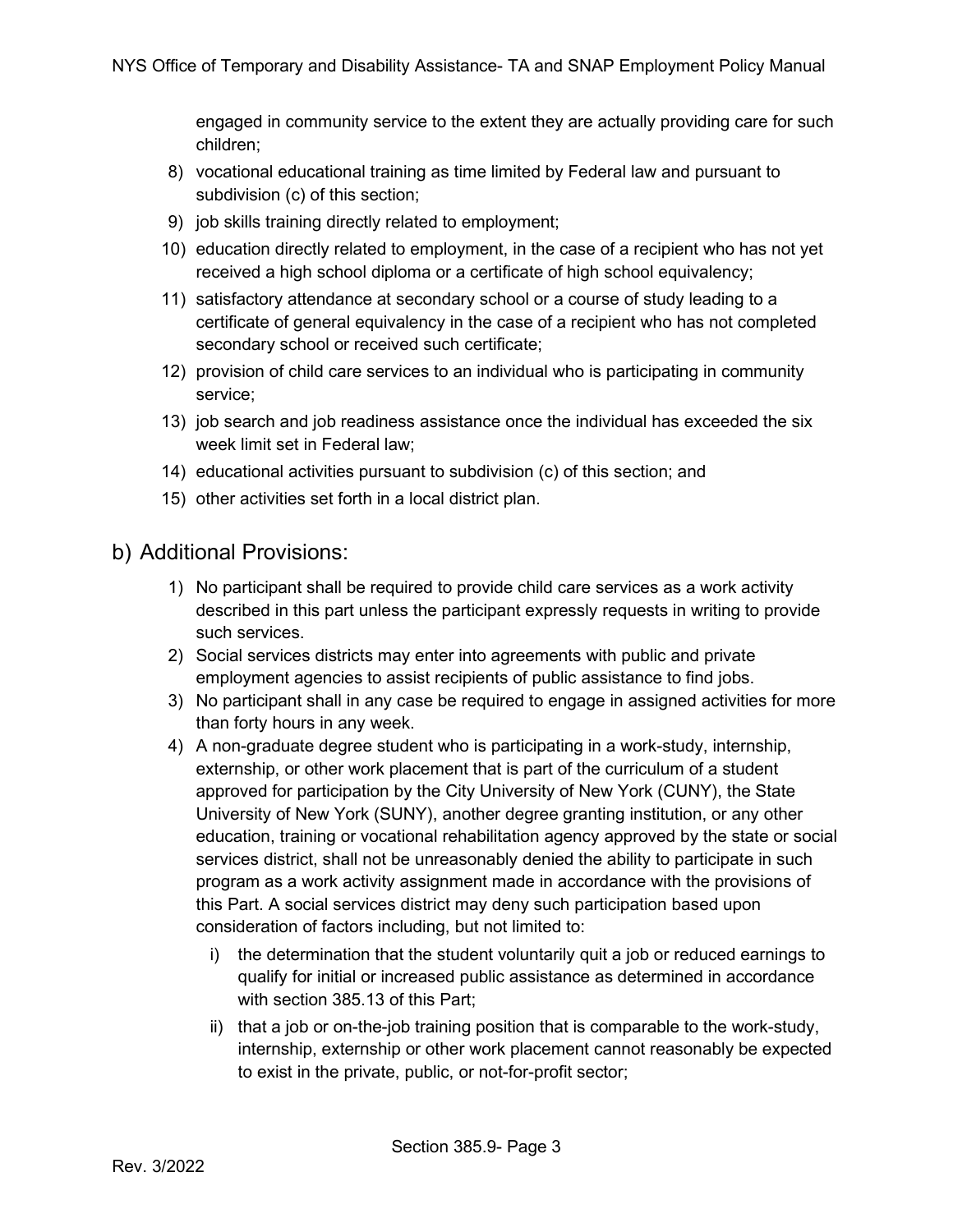- $\sin$  that the student is not maintaining a cumulative C average (or its equivalent), which may be waived by the district for cases of undue hardship based on the death of a relative, the personal injury or illness of the student or other extenuating circumstances as determined appropriate by the district;
- iv) failure of the institution or student to monitor and report to the social services district monthly, or as otherwise reasonably required by the district, information regarding the student's attendance and performance related to the work placement. Failure of the institution to monitor and report student attendance and performance shall be cause for the district to reasonably deny approval of the student's participation in such programs as a work activity;
- v) failure of the student to progress toward the completion of a course of study without good cause as determined by the social services district; and,
- vi) that the student had previously enrolled in a work-study, internship, or other work placement and failed to complete the work placement without good cause as determined by the social services district.
- 5) When a social services district assigns a non-graduate student participating in a social services district approved work-study, internship, externship or other work placement to work activities in accordance with the provisions of this Part, the district shall make reason able efforts to assign the student to such activities during hours that do not conflict with his or her academic schedule.
- 6) The hours of participation by an individual in a work-study, internship, externship or other work placement that is part of the student's curriculum and that has been approved by the social services district shall be included as a work activity within the definition of unsubsidized employment, subsidized private sector employment, subsidized public sector employment or on-the-job training pursuant to subdivision (a) of this section.
- 7) In no event shall the programs and activities enumerated in this Part be deemed the sole activities that a social services district may provide and require applicants for and recipients of public assistance to engage in. Any program or activity that meets the goals of this part and is consistent with the requirements of the Labor Law and Social Services Law shall be allowed.
- 8) Any social services district that establishes and provides a program or activity not herein enumerated shall set forth the requirements and structure of such program or activity in its local plan pursuant to the provisions of this Part.
- 9) The social services district retains the right to determine, consistent with statute and regulations, the activity or activities to which an applicant or recipient is to be assigned.
- 10) No particular assignment or opening for any activity need be created except on the determination and consent of the social services district.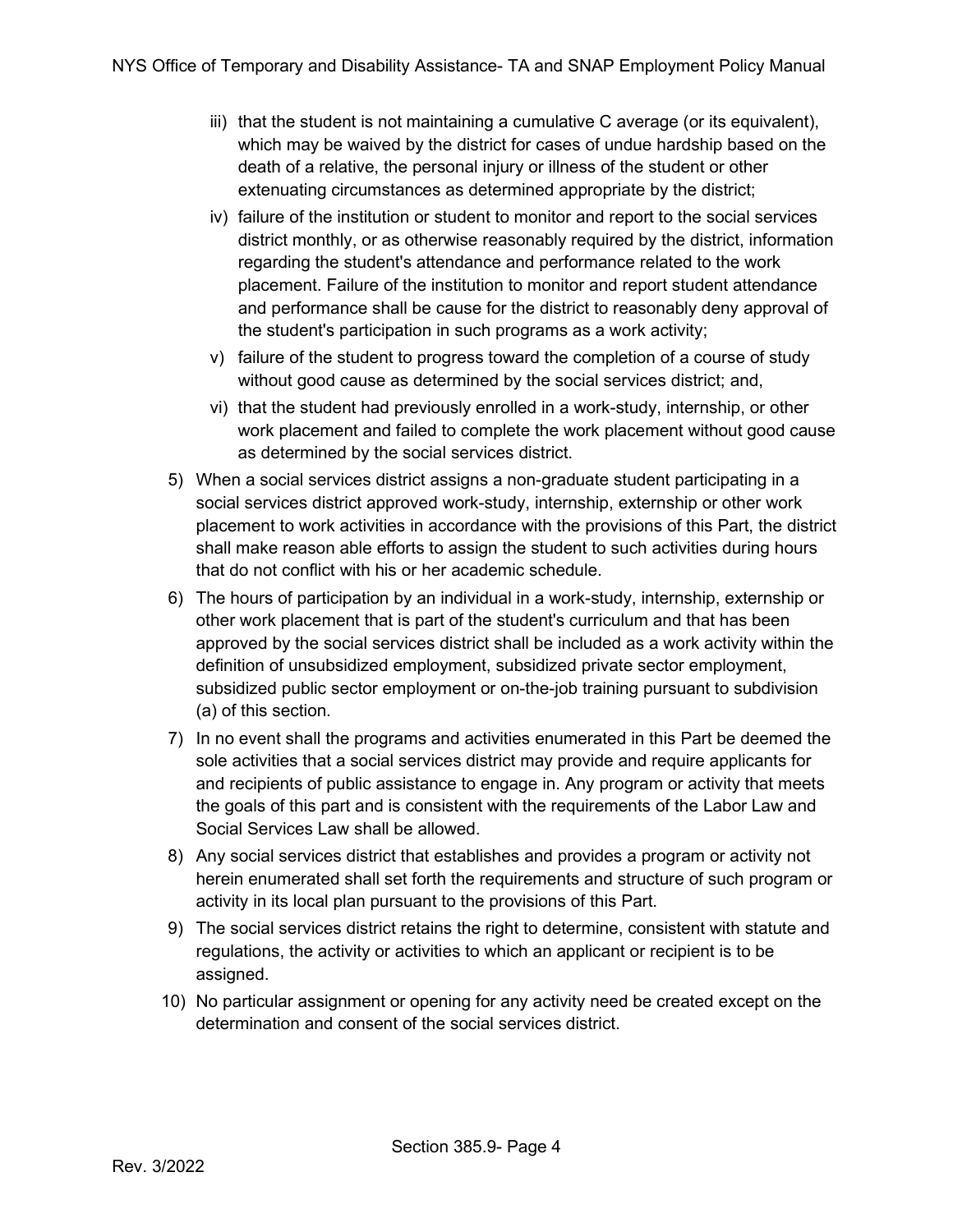### <span id="page-4-0"></span>c) Educational activities and Vocational Education Training.

- 1) A social services official shall make available vocational educational training and educational activities in accordance with an assessment conducted and the employability plan prepared pursuant to the requirements of sections 385.6 and 385.7 of this Part. Such activities may include, but need not be limited to:
	- i) vocational educational training, which may include but not be limited to organized educational programs offering a sequence of courses which are directly related to the preparation of individuals for current or emerging occupations requiring other than a baccalaureate or advanced degree. Such programs may include competency-based applied learning which contributes to an individual's academic knowledge, higher-order reasoning, and problemsolving skills, work attitudes, general employability skills, and the occupationalspecific skills necessary for economic independence. Such term may also include applied technology education;
		- (a) When a social services district contracts with a proprietary vocational school to provide vocational educational training to individuals assigned in accordance with the provisions of this section, not more than 25 percent of the duration of such program can be devoted to preparation for a high school equivalency or to English as a second language;
		- (b) Instructors employed by proprietary schools to prepare individuals for a high school equivalency certificate shall meet experience requirements established in regulation by the Commissioner of Education;
		- (c) Individuals in need of basic literacy programs shall be referred to basic and remedial education rather than to vocational proprietary schools;
	- ii) high school education or education designed to prepare a participant for a high school equivalency certificate;
	- iii) basic and remedial education;
	- iv) education in English proficiency;
	- v) no more than a total of two years of post-secondary education (or the part- time equivalent, if full-time study would constitute an undue hardship);
		- (a) Such post-secondary education must be necessary to the attainment of the participant's employment goal, as set forth in the employability plan required pursuant to sections 385.6 and 385.7 of this Part. Such goal must relate directly to obtaining useful employment in a recognized occupation;
		- (b) Enrollment may be in the following types of educational institutions:
			- (1) community colleges and two-year colleges;
			- (2) four-year colleges; provided, however, that the course of instruction for which an individual is enrolled is limited to a two-year degree granting program;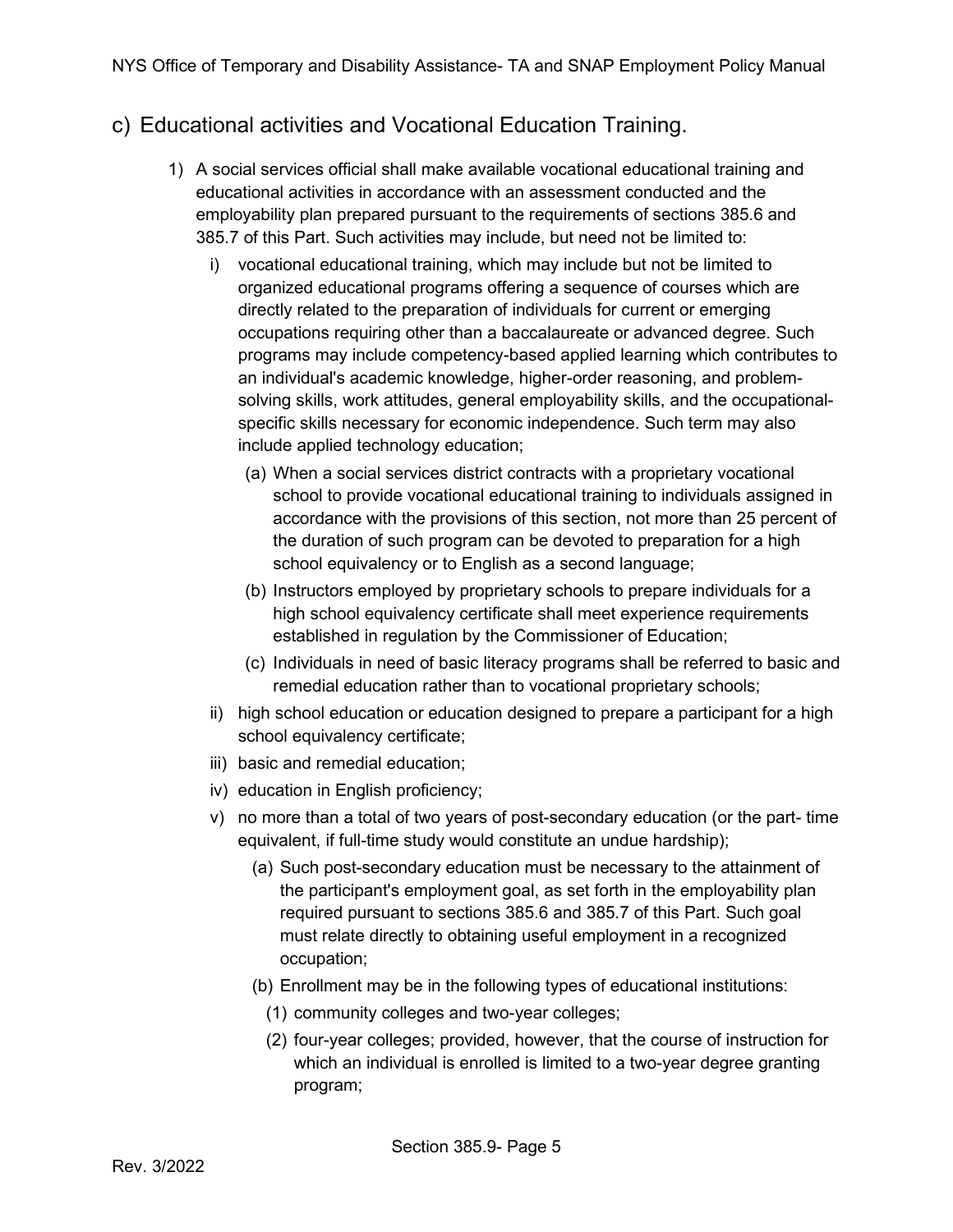- (3) licensed trade schools; or
- (4) registered business schools.
- 2) Except as otherwise provided in this subdivision and as resources permit and pursuant to a local plan prepared in accordance with the requirements of section 385.10 of this Part, a social services official must assign to educational activities an individual who has not attained 20 years of age and who has not obtained a high school diploma or its equivalent.
- 3) Notwithstanding the requirements of this subdivision, an individual between the ages of 16 and 18 years of age may be excused from school attendance requirements if:
	- i) the decision not to require school attendance is based upon an individual assessment which indicates that further attendance is unlikely to result in attainment of a high school diploma or its equivalent based upon consideration of the individual's aptitude and other factors such as grade completion; and
	- ii) he/she participates in either another educational activity other than one which would lead to the attainment of a high school diploma or its equivalent or in job skills training appropriate to and designed for youths.
- 4) Notwithstanding the requirements of this subdivision, the social services official shall assign individuals 18 and 19 years of age to activities other than those described in this subdivision if such official makes a determination, based upon an assessment and employability plan that educational and vocational educational activities are not appropriate or if such individual has failed to make satisfactory progress in educational activities.
- 5) An individual who is assigned to educational activities consistent with the employment goals identified in the employability plan developed pursuant to sections 385.6 or 385.7 of this Part shall not be assigned to any other activity that might interfere with attendance at class; provided, however, that a social services official may periodically reevaluate an individual' s employment plan and having given due consideration to the individual's progress in the current, and if applicable, prior program make assignments to other activities in order to meet participation rates established in accordance with the provisions of section 385.8 of this Part.
- 6) For individuals assigned by the district to participate in educational activities pursuant to this section and consistent with the individual's assessment and employability plan, the district may report supervised homework time and up to one hour of unsupervised homework time for each hour of class time, provided that the total homework time reported for participation does not exceed the hours required or advised by the respective educational program.
- 7) An adult member of a two-parent family may be required by a social services official to participate in education activities consistent with the employment goals contained in his/her employability plan.
- 8) Nothing in this subdivision shall be construed to supersede the eligibility requirements of teen parents as set forth in this Title.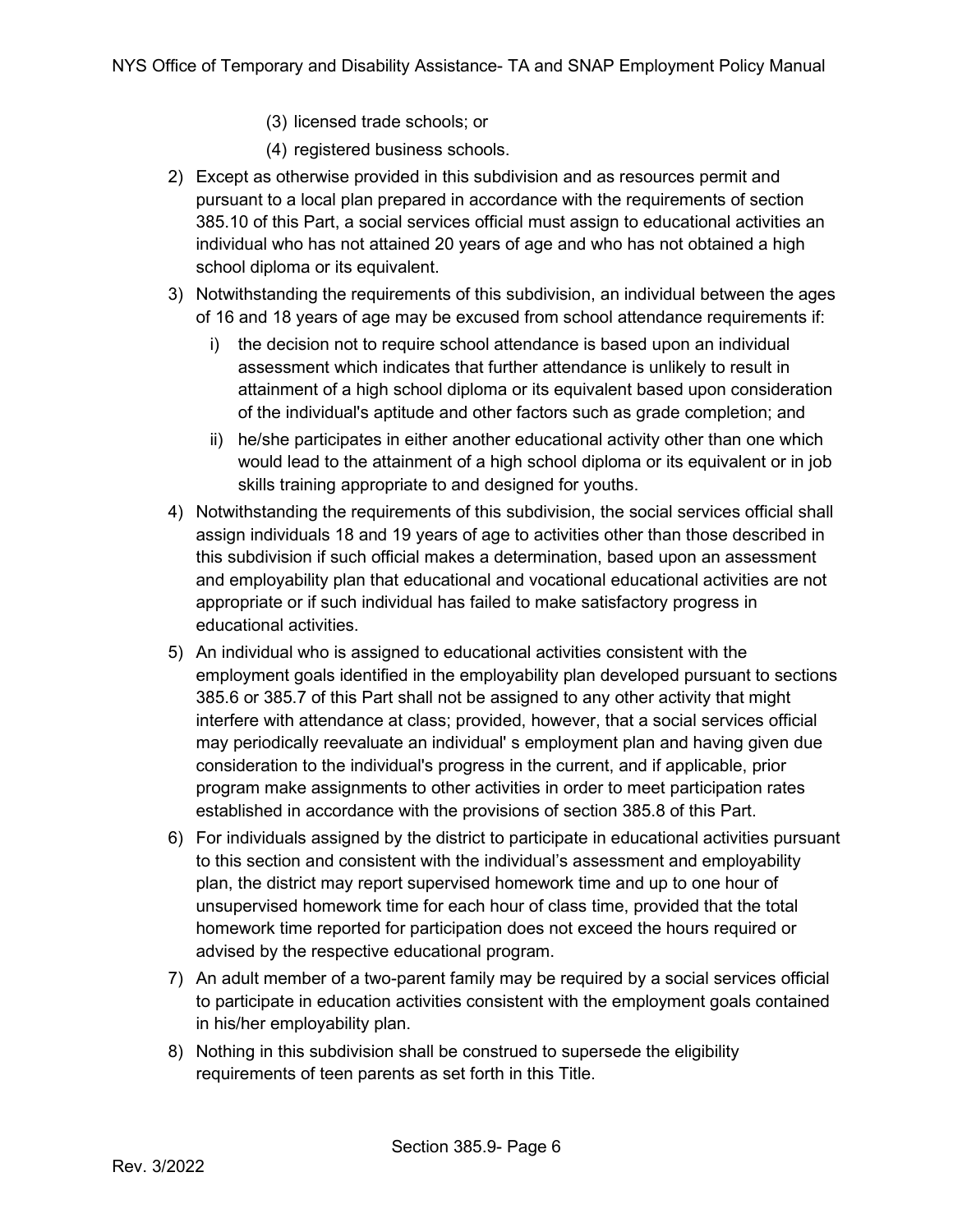#### <span id="page-6-0"></span>d) Work Experience

- 1) Work experience programs meeting State and Federal requirements may be established by social services districts.
- 2) Work experience programs may include the performance of work for a Federal office or agency, county, city, village or town or for the State or in the operation of or in an activity of a non-profit agency or institution.
- 3) A recipient may be assigned to participate in such work experience program only if:
	- i) appropriate Federal and State standards of health, safety and other work conditions are maintained;
	- ii) the number of hours an individual assigned to work experience activities authorized pursuant to this section may be required to participate in such assignment shall not exceed a number which equals the amount of assistance payable with respect to such individual's household (inclusive of the value of food stamps received by such household, if any) divided by the higher of (a) the Federal minimum wage or (b) the State minimum wage;
	- iii) such recipients are provided appropriate workers' compensation or equivalent protection for on-the-job injuries and tort claims protection on the same basis, but not necessarily at the same benefit level, as they are provided to other persons in the same or similar positions, while participating in work experience activities under this section;
	- iv) the project to which the participant is assigned serves a useful public purpose in fields such as health, social services, environmental protection, education, urban and rural development and redevelopment, welfare, recreation, operation of public facilities, public safety and child day care;
	- v) such assignment would not result in:
		- (a) the displacement of any currently employed worker or loss of position (including partial displacement such as reduction in the hours of nonovertime work, wages or employment benefits) or result in the impairment of existing contracts for services or collective bargaining agreements;
		- (b) the assignment of a participant or the filling of a position when any other person is on layoff from the same or any equivalent position or the employer has terminated the employment of any regular employee or otherwise reduced its workforce with the effect of filling the vacancy so created with a participant assigned pursuant to this section;
		- (c) any infringement of the promotional opportunities of any current employed person;
		- (d) the performance, by such participant, of a substantial portion of the work ordinarily and actually performed by regular employees;
		- (e) the loss of a bargaining unit position as a result of work experience participants performing, in part or in whole, the work normally performed by the employee in such position; or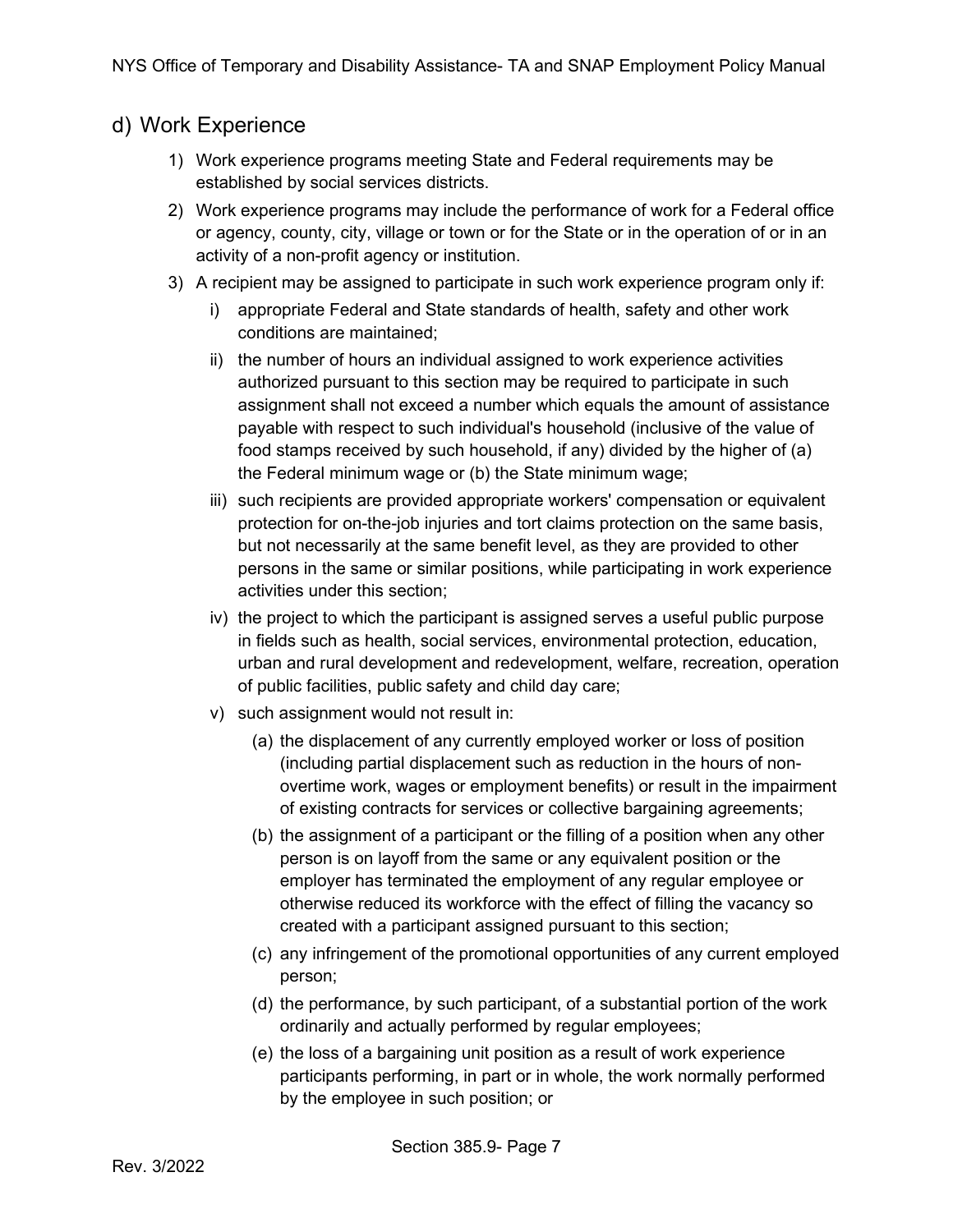- (f) such assignment is not at any work site at which the regular employees are on a legal strike against the employer or are being subjected to lock out by the employer.
- 4) Public employers participating in work experience programs (or the social services official, pursuant to an agreement established between any such employer and the social services official) shall publish on a monthly basis a report summarizing the employer's work experience program for the month.
	- i) Such monthly report shall include, at a minimum, summary information regarding the agencies or departments where participants are assigned, work locations, job duties and assignments, hours worked and period worked and shall be provided to the certified collective bargaining representative of public employees at such employer and may not be disclosed to any other party.
	- ii) Such certified collective bargaining representative shall take reasonable steps to protect the confidentiality of such information and shall take reasonable steps to prevent disclosure of same to non-authorized persons.
	- iii) Reports provided pursuant to this section shall contain a warning against redisclosure and asserting the confidentiality of the information therein provided.
- 5) In assigning to work experience a recipient who is a non-graduate student attending CUNY, SUNY or other approved non-profit education, training or vocational rehabilitation agency, the social services district shall:
	- i) after consultation with officials of CUNY, SUNY or other non-profit education, training or vocational rehabilitation agency, assign the student to a work experience site on campus where the recipient is enrolled, if a work experience assignment approved by the social services official is available. Where such work experience assignment is not available, the social services district shall, to the extent possible, assign the student to a work experience site within reasonable proximity to the campus where the recipient is enrolled. Provided, however, in order to qualify for a work experience assignment oncampus, or in close proximity to campus, a student must have a cumulative C average, or its equivalent. The social services district may waive the requirement that the student have a cumulative C average or its equivalent for undue hardship based on:
		- (a) the death of a relative of the student;
		- (b) the personal injury or illness of the student; or
		- (c) any other extenuating circumstances;
	- ii) not unreasonably assign the student to participate in work experience during hours that conflict with the student's academic schedule.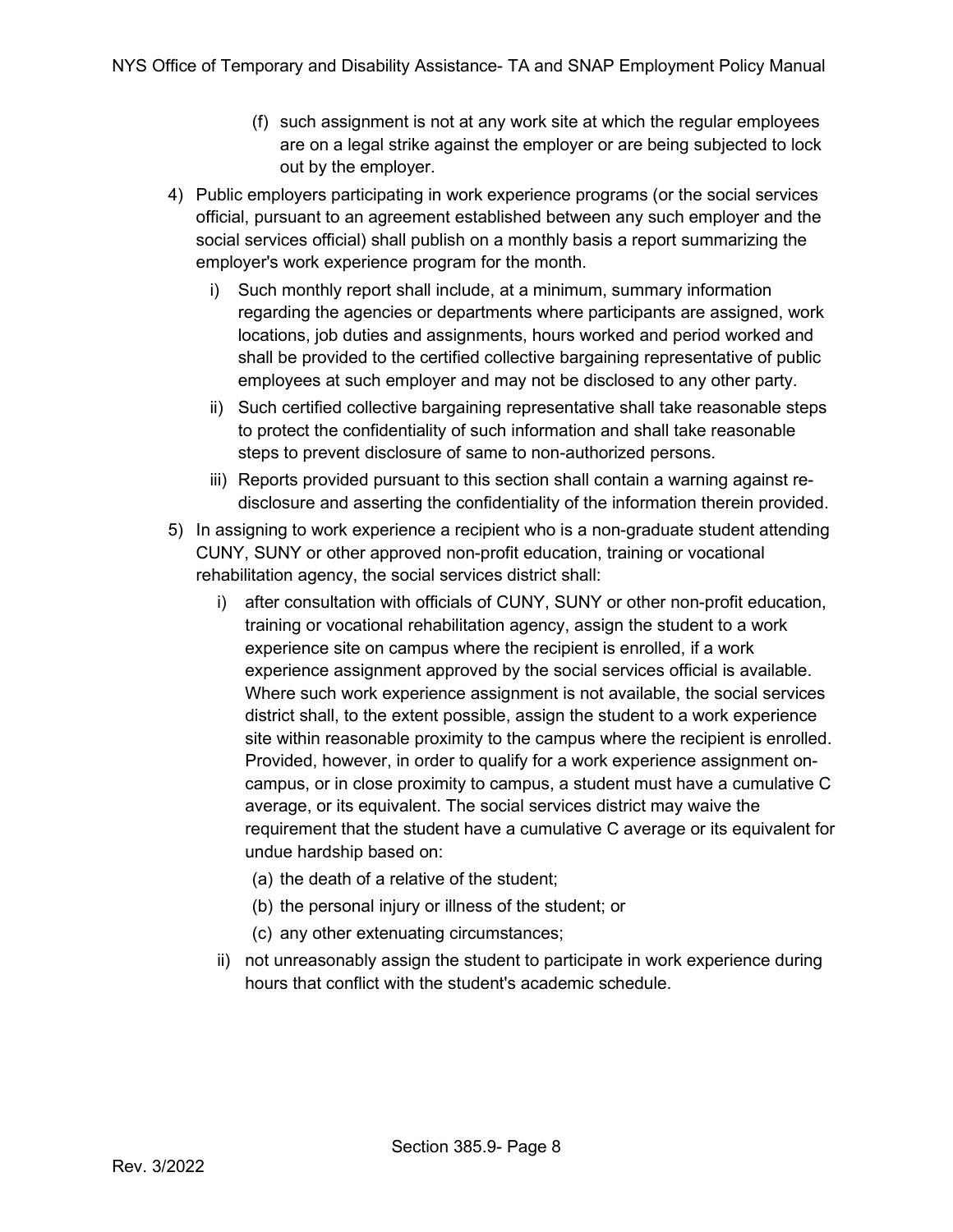### <span id="page-8-0"></span>e) Job Search Activities

- 1) Each applicant for or recipient of public assistance shall, upon request of the social services official, demonstrate that he or she is engaged in an active and continuing effort to achieve self-sufficiency.
- 2) Such effort shall include but not be limited to an active and continuing search for employment, or for persons otherwise exempt in accordance with sections 385.2 and 385.3 of this Part, and where deemed appropriate by the social services official, activities that foster preparation for employment.
- 3) Each such applicant or recipient shall have an affirmative duty to accept any offer of lawful employment in which he or she may engage.
- 4) The failure of a social services district to assign applicants and recipients to activities pursuant to this Part shall not relieve such persons from the requirements of this subdivision.
- 5)
- i) An applicant who fails to comply with the requirements of this subdivision shall be ineligible for public assistance; for purposes of this subparagraph, the term applicant shall mean the entire applicant household.
- ii) A recipient who fails to comply with the requirements of this subdivision shall be subject to sanction in accordance with the provisions of sections 385.11 and 385.12 of this Part.
- 6) Supervised job search activities shall be described in the local plan.

### <span id="page-8-1"></span>f) Subsidized Public Sector Employment Programs

- 1) A social services official may establish subsidized public sector employment programs for public assistance recipients including, but not limited to, grant diversion programs, which may be supported wholly or in part with public assistance funds. Such programs shall be established through agreements between social services districts and employers; provided, however, that, if appropriate, the Office may act on behalf of one or more social services districts in establishing such agreements.
- 2) Programs may include, but need not be limited to, on-the-job training programs which reimburse employers in part or in whole for the cost of training public assistance recipients through wage subsidies.
- 3) The social services official or the Office is authorized to transfer public assistance funds to employers through written agreements developed and executed in accordance with Office regulations.
- 4) A recipient may be assigned to a subsidized public sector employment activity only if:
	- i) the conditions of employment including such factors as the type of work, geographical region and proficiency of the participant are appropriate and reasonable;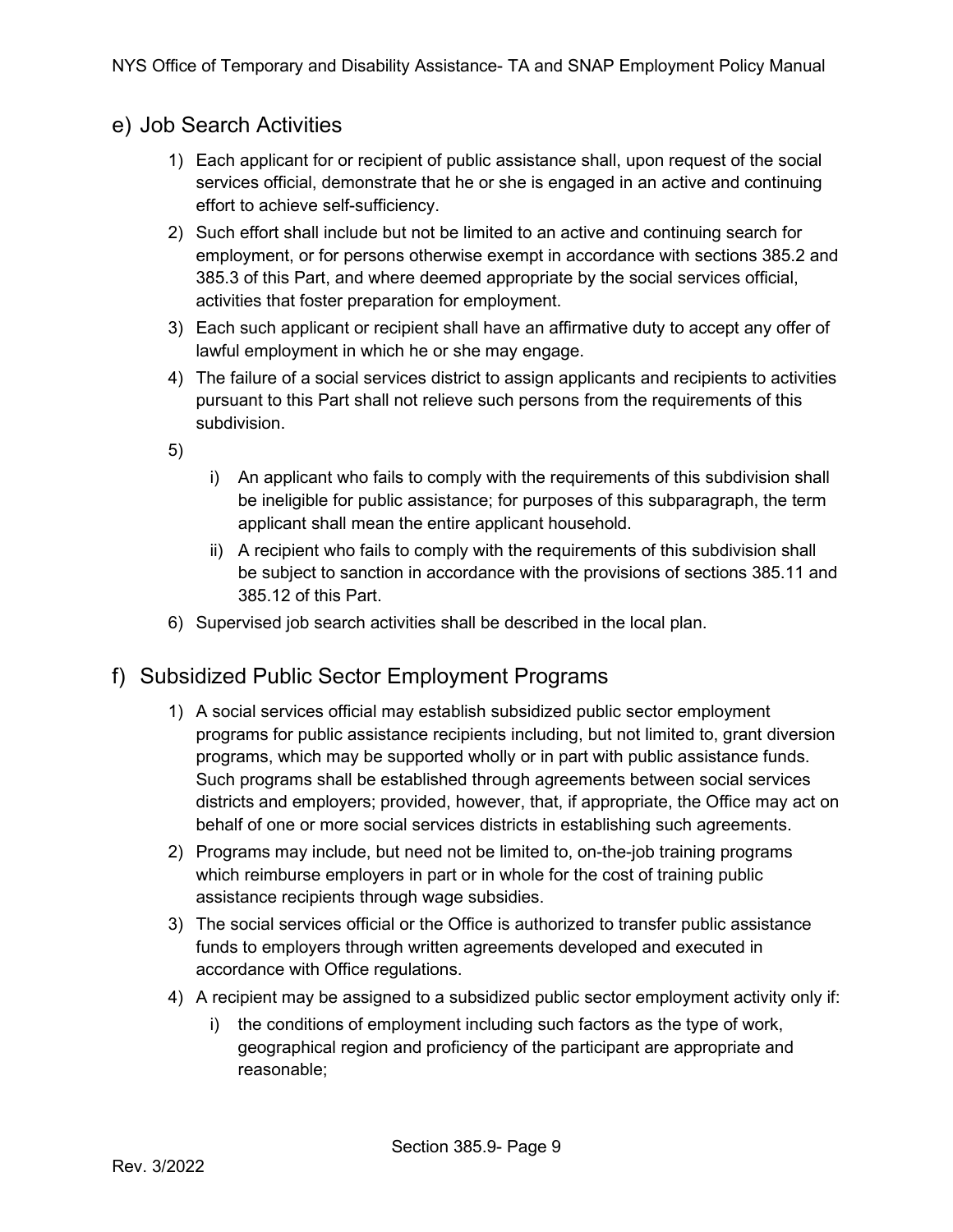- ii) the recipient is deemed an employee for purposes of the applicable collective bargaining and labor laws and receives the same benefits and protections as existing employees similarly situated (working a similar length of time and doing similar work) receive pursuant to the provisions of law and any applicable collective bargaining agreement or otherwise as made available to such existing employees;
- iii) The social services official shall ensure that any such program agreement contains adequate provisions for the prompt resolution of disputes concerning participation in the program and the obligations and benefits associated with it;
- iv) Nothing contained in this section shall be deemed to affect, modify or abridge a participant's right to a fair hearing pursuant to Part 358 of this Title or representation thereat by counsel or, if applicable, the participant's collective bargaining representative.
- 5) A participant employed by an employer subject to the Civil Service Law or subject to rules consistent with such law shall be appointed to an appropriate classified position. Notwithstanding any other provision of law, rule or regulation, such position shall be deemed to be in the non-competitive class of the classified service only while such participant is serving in the position.
- 6) No employee of the participating employer may be displaced by any recipient employed pursuant to this subdivision. For the purpose of this subdivision, the term displacement shall include partial displacement, such as a reduction in the customary hours of work (including overtime), wages, or employment benefits.
- 7) No participant shall be employed:
	- i) if any other employee of the employer is available for reinstatement, recall or reemployment following a leave of absence, furlough, layoff or suspension from the same or any substantially equivalent job;
	- ii) when the employer has terminated the employment of any regular employee or otherwise reduced its work force with the intention of filling the vacancy or vacancies so created by hiring a participant whose wages are subsidized under this program; or
	- iii) when the employee organization representing employees of the employer is engaged in a strike against the employer or such employees have been lockedout by the employer; or
	- iv) where such employment results in the loss of a bargaining unit position as a result of assigned individuals performing, in part or in whole, the work normally performed by the employee in such position.
- 8) No position may be created that will infringe in any way upon the promotional opportunities of currently employed individuals or individuals currently engaged in an approved apprenticeship training program.
- 9) No participant shall remain in a position if another employee is eligible for promotion from an eligible list to that position. An employer shall, at least 10 days prior to filling a position with a participant, notify any employee organization that represents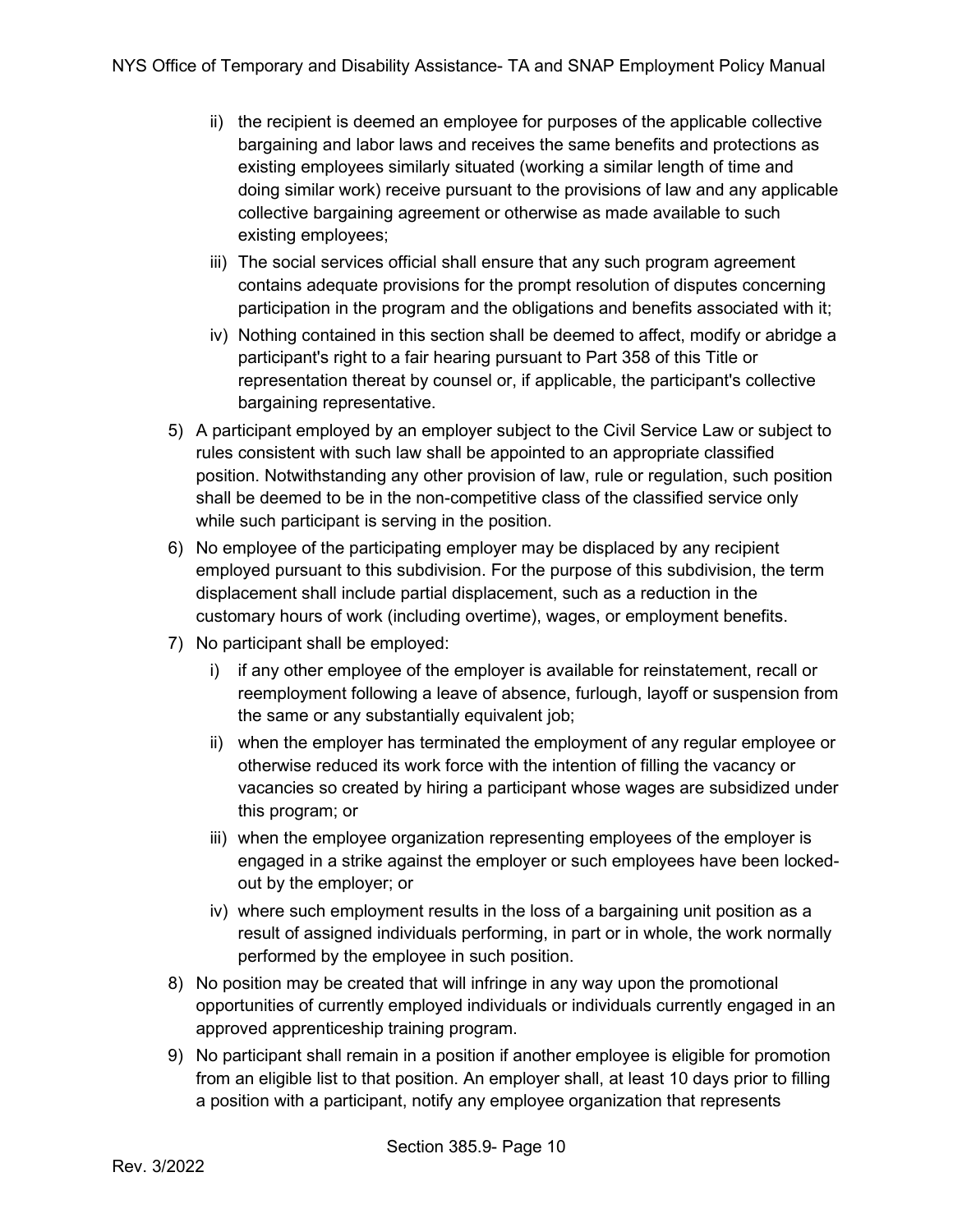employees of the employer who are engaged in similar work or training in the same or substantially equivalent job as that in which the placement is to be made, that it intends to make a placement pursuant to the terms of this subdivision.

- 10) Where an employee organization represents employees of the employer who are engaged in similar work in the same or substantially equivalent job as that proposed to be funded under this program, an opportunity shall be provided for such organization to comment on the proposed placement of the participant or the administration of the program and the social services official shall respond to such comments within 10 days of receipt of such comments.
- 11) Employers are prohibited from using public assistance funds to encourage or discourage membership in, or participation in the activities of, any employee organization, and each employer shall provide to the social services district assurances that no such funds will be used for such purposes.
- 12) Nothing herein shall be construed to affect, modify, or otherwise abridge any provision of the Civil Service Law.

### <span id="page-10-0"></span>g) Subsidized Private Sector and Not-For-Profit Employment Programs

- 1) A social services district may establish subsidized private sector employment programs for public assistance recipients including, but not limited to, grant diversion programs, which may be supported wholly or in part with public assistance funds. Such programs shall be established through agreements between social services districts and employers, including not-for-profit employers; provided, however, that, if appropriate, the Office may act on behalf of one or more social services districts in establishing such agreements.
- 2) Programs may include, but need not be limited to, on-the-job training programs which reimburse employers in part or in whole for the cost of training public assistance recipients through wage subsidies.
- 3) The social services official or the Office is authorized to transfer public assistance funds to employers through written agreements developed and executed in accordance with Office regulations.
- 4) A recipient may be placed in a subsidized private sector or not-for-profit employment activity only if:
	- i) the conditions of employment including such factors as the type of work to be performed, the geographic location of the job, and the qualifications of the participant are appropriate and reasonable;
	- ii) the recipient is deemed an employee for purposes of the applicable collective bargaining and labor laws and receives the same benefits and protections as an employee similarly situated (working a similar length of time and doing similar work) receives pursuant to the provisions of law, an applicable collective bargaining agreement or otherwise as made available to the employees of the employer;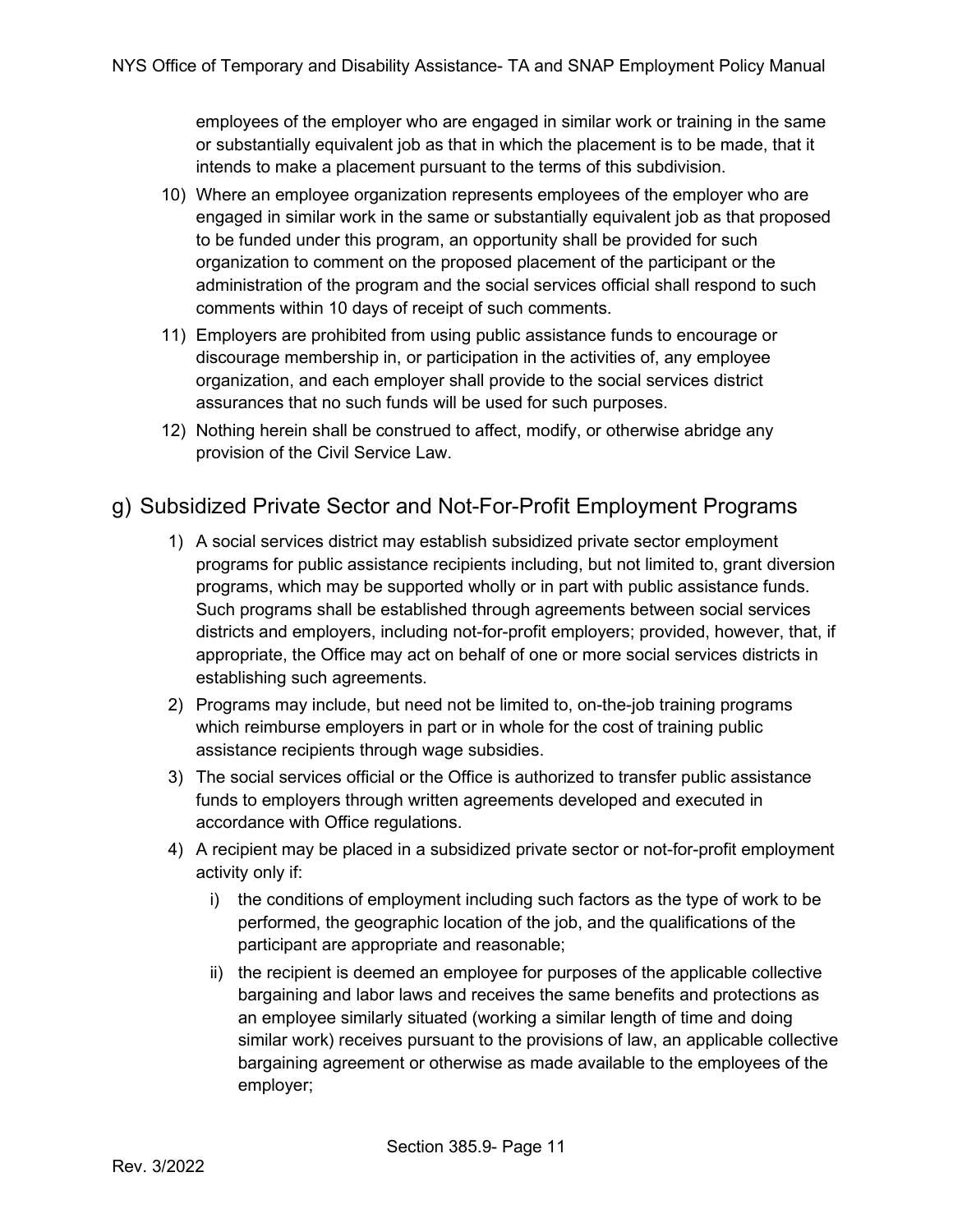- iii) no employee of the participating employer is displaced by any recipient hired pursuant to this subdivision. For the purpose of this subdivision, the term displacement shall include partial displacement, such as a reduction in the customary hours of work (including overtime), wages, or employment benefits;
- iv) no participant is hired:
	- (a) if any other employee of the employer is available for reinstatement, recall or reemployment following a leave of absence, furlough, layoff or suspension from the same or any substantially equivalent job; or
	- (b) when the employer has terminated the employment of any regular employee or otherwise reduced its work force with the intention of filling the vacancy or vacancies so created by hiring a participant whose wages are subsidized under this program; or
	- (c) when the employee organization representing employees of the employer is engaged in a strike against the employer or such employees have been locked-out by the employer; or
	- (d) when such hiring will result in the loss of a bargaining unit position as a result of assigned individuals performing, in part or in whole, the work normally performed by the employee in such position;
- v) no job is created that will infringe in any way upon the promotional opportunities of current employees or individuals currently engaged in an approved apprenticeship training program;
- vi) no participant shall remain in a job if another employee is eligible for promotion to that job. An employer shall, at least 10 days prior to filling a position with a participant, notify any employee organization that represents employees who are engaged in similar work or training in the same or substantially equivalent jobs as those on which the placement is to be made, that it intends to make a placement pursuant to the terms of this section.
- vii) where an employee organization represents employees of the employer who are engaged in similar work in the same or substantially equivalent jobs as those proposed to be funded under this program, an opportunity is provided for such organization to comment on the proposed placement of participants or the administration of the program and the social services official or his/her designee shall respond to such comments within 10 days of receipt of such comments;
- viii) employers are prohibited from using public assistance funds to encourage or discourage membership in, or participation in the activities of, any employee organization and each employer shall provide to the social services district assurances that no such funds will be used for such purposes.
- 5) The social services official shall require every private or not- for-profit employer that intends to hire one or more assigned individuals to certify to the social services district that such employer has not, in the past five years, been convicted of a felony or a misdemeanor the underlying basis of which involved workplace safety and health or labor standards. Such employer shall also certify as to all violations issued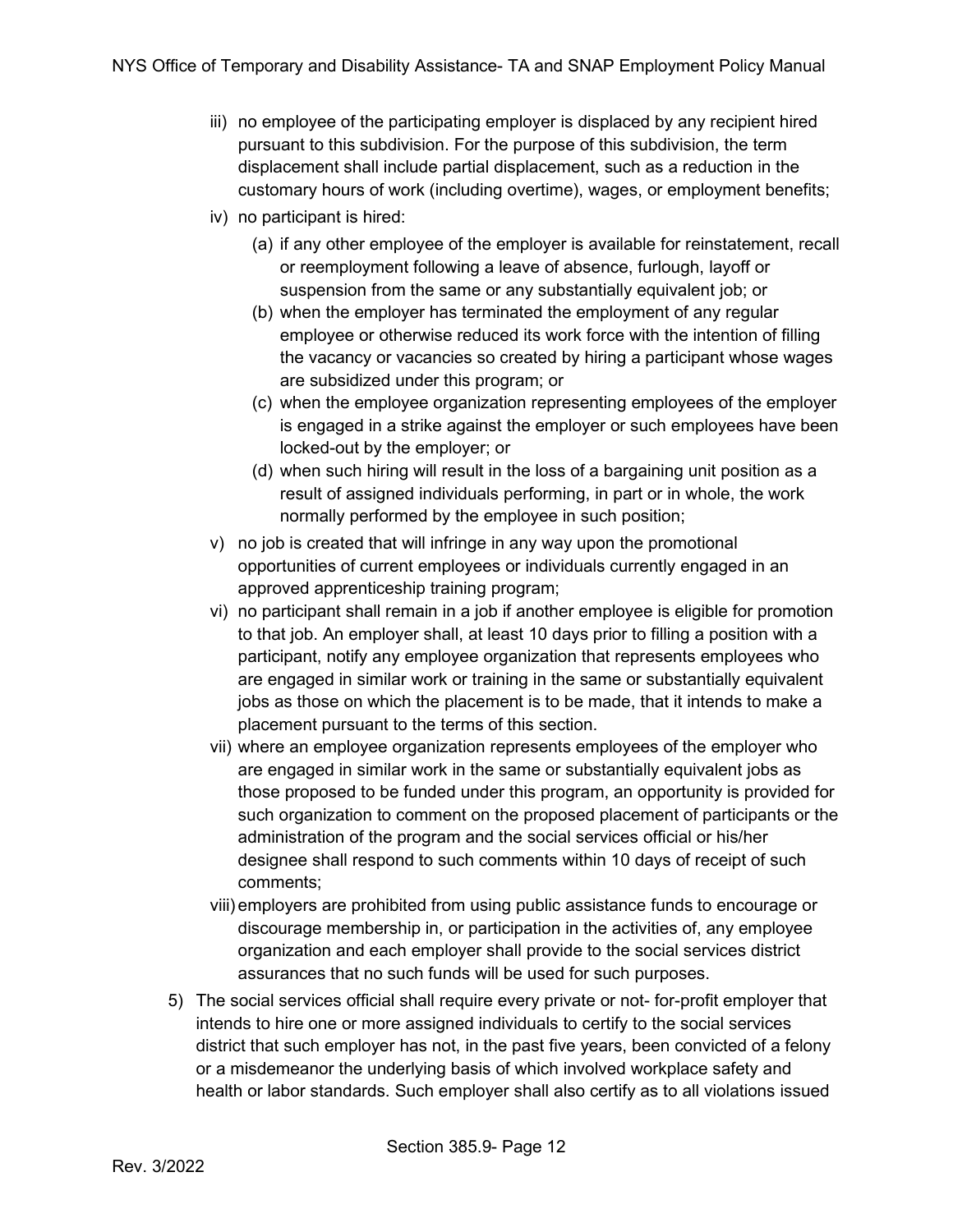by the State Department of Labor within the past five years. The social services official in the social services district in which the participant is placed shall determine whether there is a pattern of violations sufficient to render the potential employer ineligible. Employers who submit false information under this section shall be subject to criminal prosecution for filing a false instrument.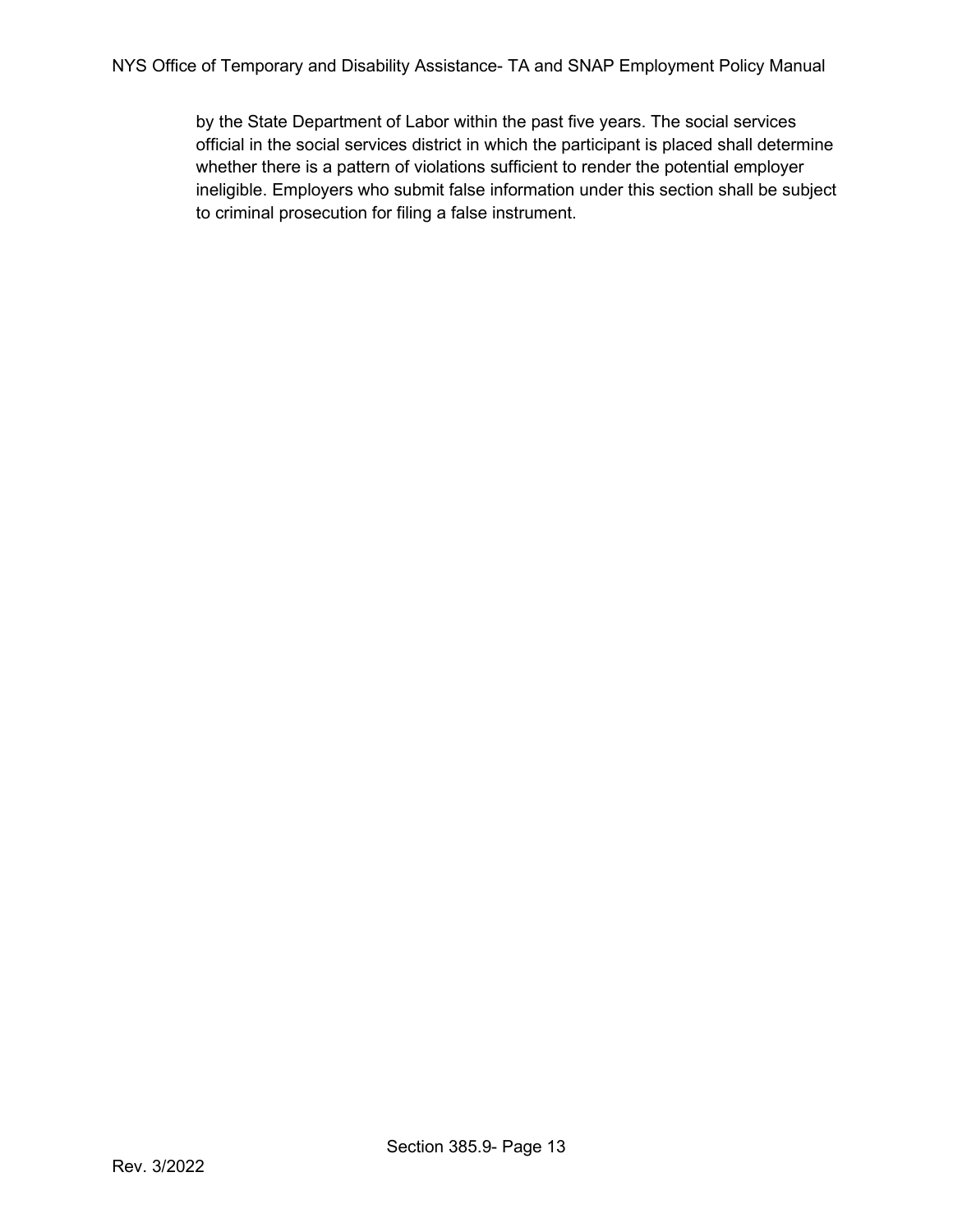# <span id="page-13-0"></span>Part B - Department Policy

The work activities described in 18 NYCRR 385.9 include those listed in federal TANF legislation. The list represents a variety of work-related activities and programs which are intended to offer recipients of Temporary Assistance (TA) and SNAP employment opportunities to help them advance economically.

Among the activities listed in 18 NYCRR 385.9 are the work activities which count toward the federal and state participation rates. OTDA has defined each work activity consistent with federal requirements while providing flexibility where possible. Districts should refer to 18 NYCRR Part 385.8 for information regarding how each definition counts towards the work participation rate. In order for these activities to be considered countable, the participant must be engaged in the activity for a minimum hourly requirement per week, averaged monthly, depending on case type. It is important to remember that the hours required represent a minimum for meeting participation rates only and should not be considered as the standard number hours needed to ensure a successful transition into unsubsidized, full-time employment. In all instances, the activities to which an individual is assigned must be those that the individual is capable of participating in, contribute to the individual's efforts to obtain employment or enhance current employment efforts. The local district may assign a TA recipient to participate in activities for up to 40 hours per week unless the individual is unable to work such hours due to medical or other work limitations. One such limitation is that the number of hours a recipient is assigned to work experience or community service must not be greater than the sum of the TA grant and SNAP benefits divided by federal or State minimum wage, whichever is higher. This formula is used for calculating the statutorily maximum allowable hours a recipient may be assigned to this activity. Districts are not required to assign individuals for the total number of hours derived by the calculation but may assign individuals to other activities in combination with work experience to meet participation rate requirements.

The non-displacement provisions in 18 NYCRR 385.9(d)(3)(v) place certain restrictions on the nature of activities that may be performed as a work experience assignment. Subparagraph (a) indicates that an assignment cannot result in the "loss of a position." This statement refers to a position existing at the time of placement and not the potential existence of a position in the future. Similarly, subparagraph (e) refers to the "loss of a bargaining unit position" and means only positions existing at the time of the work activity assignment placement. In subparagraph (d), the term "substantial portion of the work ordinarily and actually performed" means work performed by an individual in a position which is potentially subject to loss as described in subparagraphs (a) and (e).

Work activities should be assigned to each individual based on their needs. These needs will be documented in an individual's employment plan as described in Sections 385.6 and 385.7 of this Manual. When assigning work activities districts must consider an individual's preferences, to the extent possible and also be consistent with the individual's assessment and the district's need to meet federal and State work participation requirements. If the district is unable to accommodate such preferences, they must record the reason in the employment plan. Districts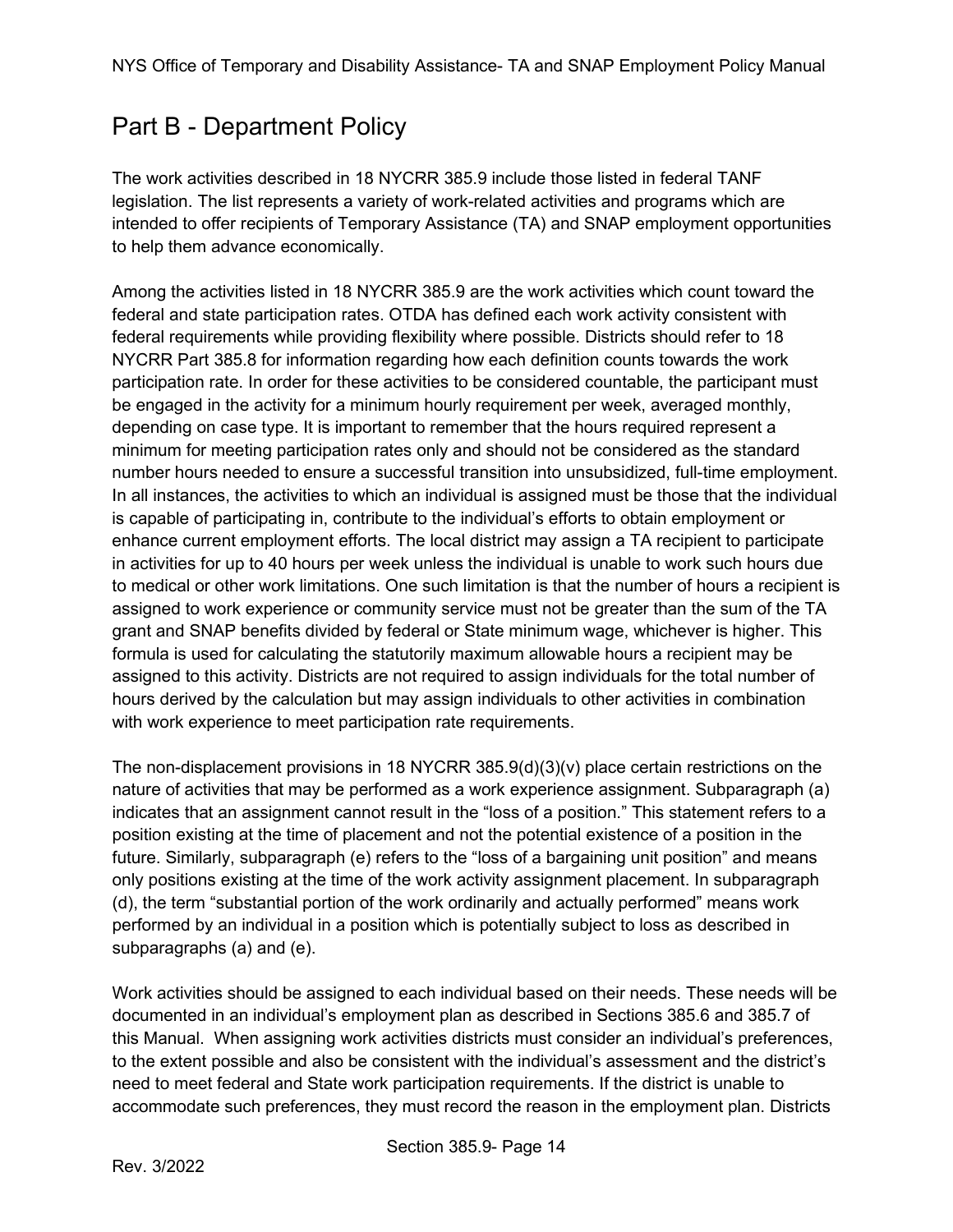may reassign an individual to other activities as needed, with consideration given to keeping with the expectations and desired outcomes of the employability plan.

### <span id="page-14-0"></span>Work Activities

<span id="page-14-1"></span>**Unsubsidized employment** - Full or part-time employment in the private, public or nonprofit sector that is not subsidized by TANF or any other public program (excluding employer tax credits). Self-employment and paid internships are included in the definition of unsubsidized employment, if approved by the district. Paid internships would be of the type required of all students to fulfill the education requirements and not a requirement due to the receipt of TA.

- Districts may report projected actual hours of unsubsidized employment participation for up to six months based on current, documented actual hours of work. Any time the district receives information that the participant's actual hours of work have changed, or no later than the end of any six-month period, the district must re-verify the participant's current, actual average hours of work and may report these projected actual hours of work for the succeeding six month period, unless a change in the number of hours worked which is expected to continue is subsequently reported which must be acted upon by the district in a timely manner.
- The number of hours that may be reported for an individual participating in selfemployment may be determined by dividing the individual's net income after subtracting business expenses (this is the amount budgeted before disregards in ABEL) by the federal minimum wage. Districts may secure alternate documentation of self-employment hours including statements from supervisors, business contacts or customers to verify hours of self-employment. For example, districts may document and verify hours of work by an informal child care provider based upon time records used to authorize child care payments or based upon statements from the parent of the child for whom the client is providing care.
- Hours of unsubsidized employment may include the hours that the individual is paid by his/her employer to attend a training program or to participate in supportive activities, such as substance abuse treatment, mental health treatment, and rehabilitation activities.

<span id="page-14-2"></span>**Subsidized Private Sector Employment** - Employment in the private sector for which the employer receives a subsidy from TANF or other public funds (excluding tax credits) to offset some or all of the wages and costs of employing and training a recipient in accordance with New York State Social Services Law 336-f. Subsidized private sector employment will include positions subsidized through grant diversion/Transitional Employment Advancement Program (TEAP) and paid college work study programs at private institutions. Individuals participating in subsidized private sector employment are paid wages and receive the same benefits as unsubsidized employees who perform similar work. An employment situation will be subsidized for up to the full amount of wages/benefits provided to the program participant and will be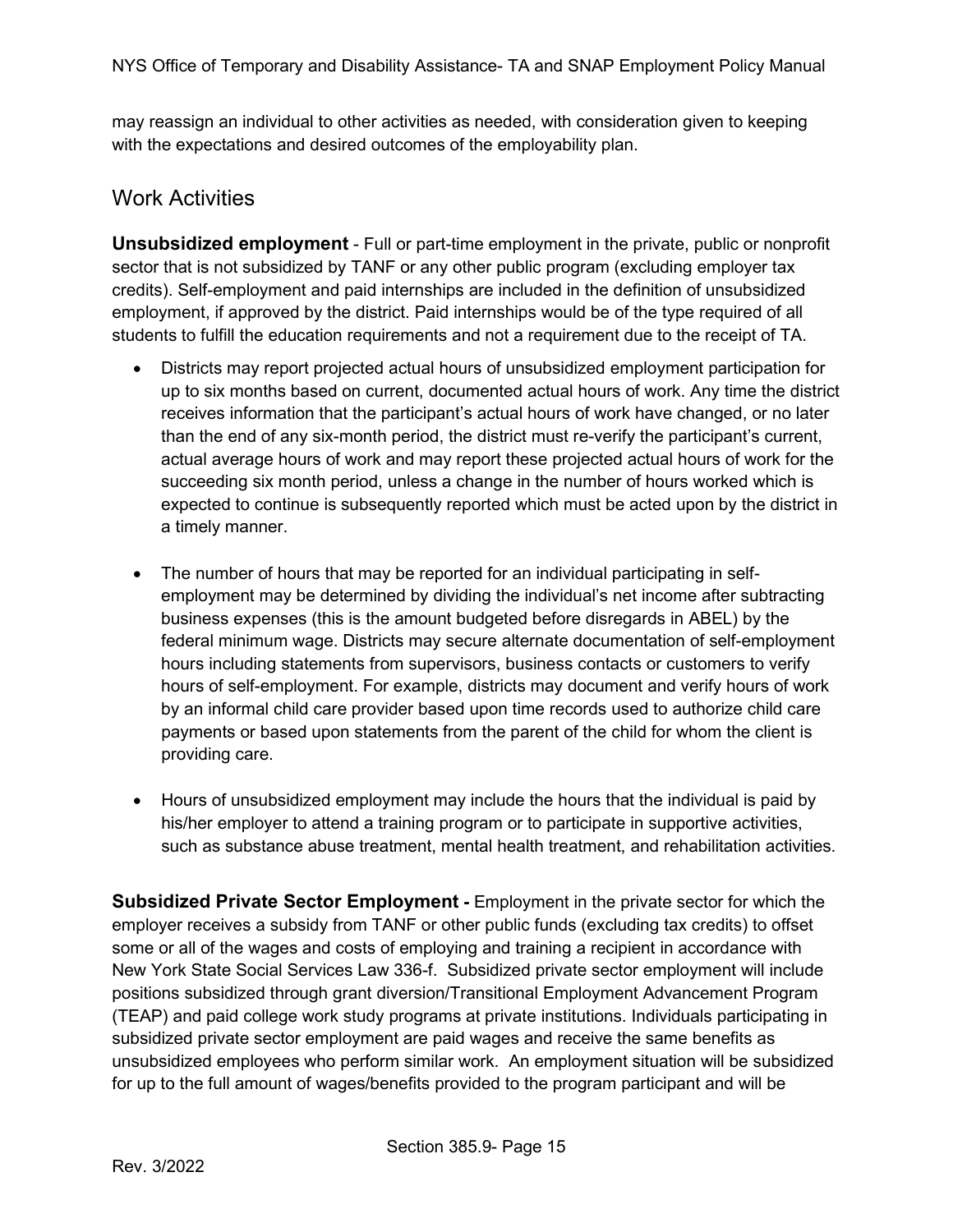subsidized for the length of time as determined appropriate by the State or social services district.

<span id="page-15-0"></span>**Subsidized Public Sector Employment** - Employment in the public sector for which the employer receives a subsidy from TANF or other public funds (excluding tax credits) to offset some or all of the wages and costs of employing and training a recipient in accordance with New York State Social Services Law 336-e. Subsidized public sector employment will include positions subsidized through grant diversion/TEAP, and paid college work study programs at public institutions. Individuals participating in subsidized public sector employment, and work study unless otherwise permitted under a federal work study program, are paid wages and receive the same benefits as unsubsidized employees who perform similar work. An employment situation will be subsidized for up to the full amount of wages/benefits provided to the program participant and will be subsidized for the length of time as determined appropriate by the social services district and approved by the State.

Districts are reminded that income from paid work study may not be budgeted to determine the family's TA eligibility since the income may be treated as a grant.

Subsidized public sector employment does not include OJT programs where employers are subsidized to offset the costs of training. There is tremendous flexibility with these programs. For instance, part-time positions may be funded; grant diversion or program funds may be used to cover benefits other than wages or to cover training costs, and local districts are able to establish agreements with employers to better match the needs of the individual.

- Districts may report projected actual hours of employment participation for up to six months based on current, documented actual hours of work. Any time the district receives information that the participant's actual hours of work have changed, or no later than the end of any six-month period, the district must re-verify the participant's current, actual average hours of work and may report these projected actual hours of work for the succeeding six-month period, unless a change in the number of hours worked which is expected to continue is subsequently reported which must be acted upon by the district in a timely manner.
- Hours of subsidized private sector employment may include the hours that the individual is paid by his/her employer to attend a training program or to participate in supportive activities, such as substance abuse treatment, mental health treatment, and rehabilitation activities.

<span id="page-15-1"></span>**Work Experience** - Unpaid work performed at a public or not for profit organization to enable participants who cannot find unsubsidized employment to improve their employability. Work experience provides participants with an opportunity to acquire the general skills, training, knowledge and work habits necessary to obtain and retain employment. Participation in work experience includes training required for the participant to complete the work experience assignment. For example, an individual who is expected to provide clerical support in a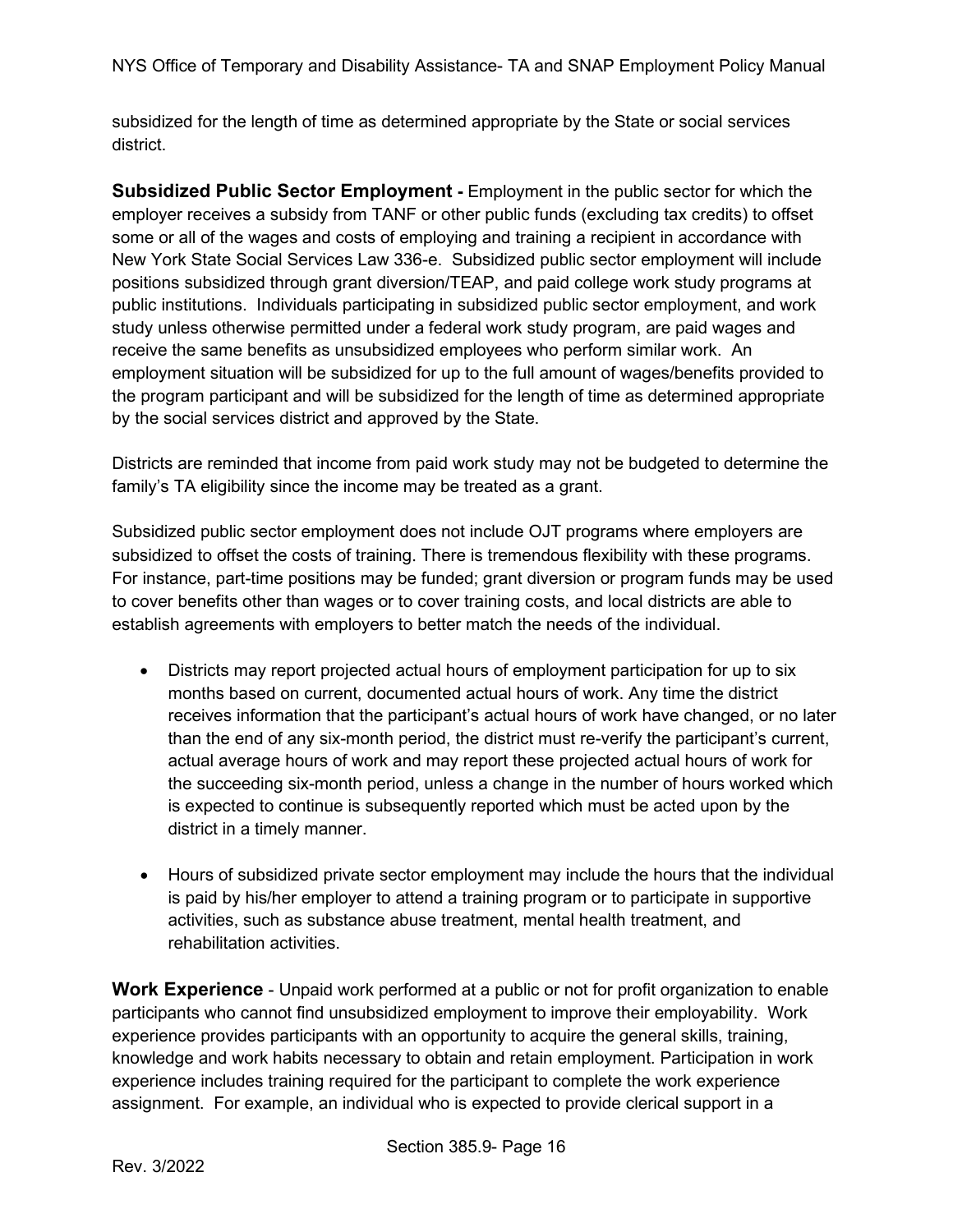government agency may be provided training to develop or refine filing and data entry skills as needed to perform the tasks required as part of the work activity assignment.

In addition to those components noted above, work experience will include unpaid internships that are part of any non-graduate student's education curriculum. Work experience participants must be supervised by a work site supervisor/sponsor, or other responsible party, on an ongoing basis, no less frequently than daily.

- As established in SSL 336-c, the maximum hours an individual may be required to participate in work experience is limited to the number of hours derived by dividing the household's TA deficit amount (from the TA budget) and SNAP allotment amount for the respective month by the higher of the federal or applicable State minimum wage. To calculate the maximum number of hours weekly the monthly from the calculation described above would be further divided by 4.333 and rounded down to the nearest whole number to calculate the number of hours weekly.
- An individual participating in work experience for the maximum number of hours permitted by the above limitation will be considered to have fulfilled the 20 core hours of work participation (or 30 for two-parent households or 50 for two-parent households receiving federally subsidized child care) required for participation rate purposes even if the resulting hours of participation are less than would otherwise be required. If an individual is required to work more hours than the core work hour (i.e., 30, 35 or 55) to count toward the work participation rate, the individual must participate in another countable work activity to fulfill those hours for work participation rate purposes.
- Districts are authorized to assign individuals to additional work activities that are not limited to the minimum wage calculation for up to 40 hours weekly unless the individual is unable to work such hours due to medical or other work limitations.
- New York State statute requires that work experience placements are provided workers' compensation coverage.
- Hours of participation in work experience may include the actual hours that an individual is engaged in an on-site background check or assessment to determine an individual's suitability for a particular work experience assignment.
- Any work component that is required as part of a treatment program for an individual participating in a residential treatment program and which is consistent with the definition of work experience may be reported as participation in work experience for those actual hours documented by the district or treatment provider that the individual participated in such work component.

<span id="page-16-0"></span>**On the Job Training (OJT)** - Training in a public or private sector employment setting during which the participant receives work-essential paid training while he or she is engaged in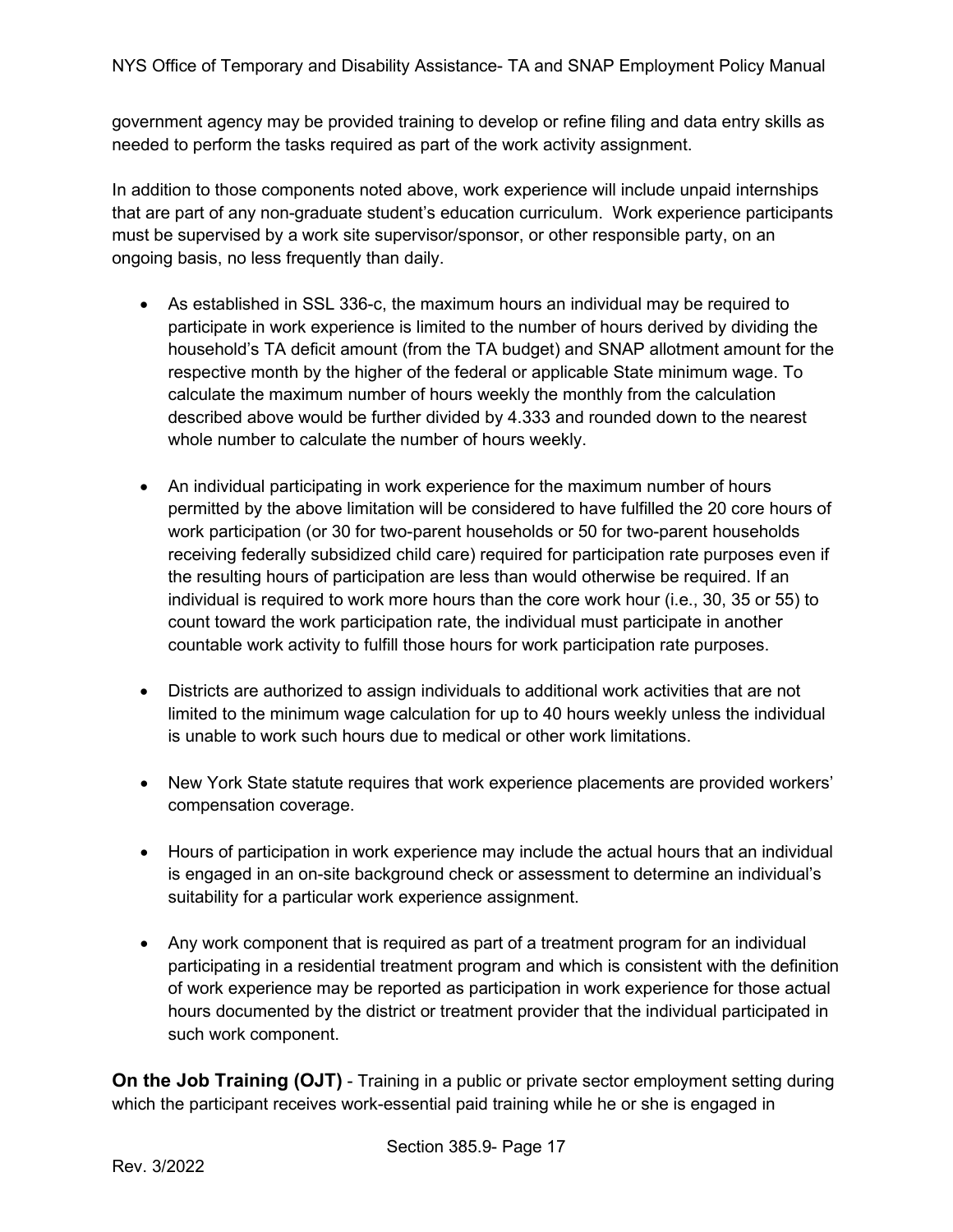productive work that provides the knowledge and skills essential to attain full and adequate performance of the job. Supervision of recipients in OJT will be provided in a manner determined appropriate by the employer.

- OJT will be unsubsidized (for which the employer does not receive a subsidy) or subsidized using TANF funds or other funds to offset the cost of the training provided to the participant.
- A subsidized OJT will be subsidized for up to the full cost of providing such training and wages/benefits provided to the program participant.
- Positions will be subsidized for the length of time determined appropriate by the State or district.
- OJT is distinct from subsidized employment due to the fact that the individual must participate in workplace training to attain full and adequate job performance and the subsidy provided is intended to offset the cost of such training.
- Districts may report projected actual hours of employment participation, including any paid OJT employment position, for up to six months based on current, documented actual hours of work. Any time the district receives information that the participant's actual hours of work have changed, or no later than the end of any six month period, the district must re-verify the participant's current, actual average hours of work and may report these projected actual hours of work for the succeeding six month period, unless a change in the number of hours worked which is expected to continue is subsequently reported which must be acted upon by the district in a timely manner.
- Hours of OJT may include the hours that the individual is paid by his/her employer to attend a training program or to participate in supportive activities, such as substance abuse treatment, mental health treatment, and rehabilitation activities.

<span id="page-17-0"></span>**Job search** - The act of seeking or obtaining employment, or preparing to seek or obtain employment, looking for suitable job openings in a group or individual setting, making contact with potential employers, preparing to or applying for and interviewing for jobs and related activities. Participants must be supervised on an ongoing basis no less frequently than daily. For job search, daily supervision may include access to a case manager or district worker for the participant to report on progress or seek additional guidance as needed before the next regularly scheduled contact. Contact between the district worker (or program provider) and the participant must be no less frequent than weekly and can be by phone, in person, or electronically. Actual hours of participation in job search will be reported and may include time participating in job search activities under the direct supervision of the program provider as verified through attendance records or other statements from the program provider and/or based on client logs of the time required to complete such activities.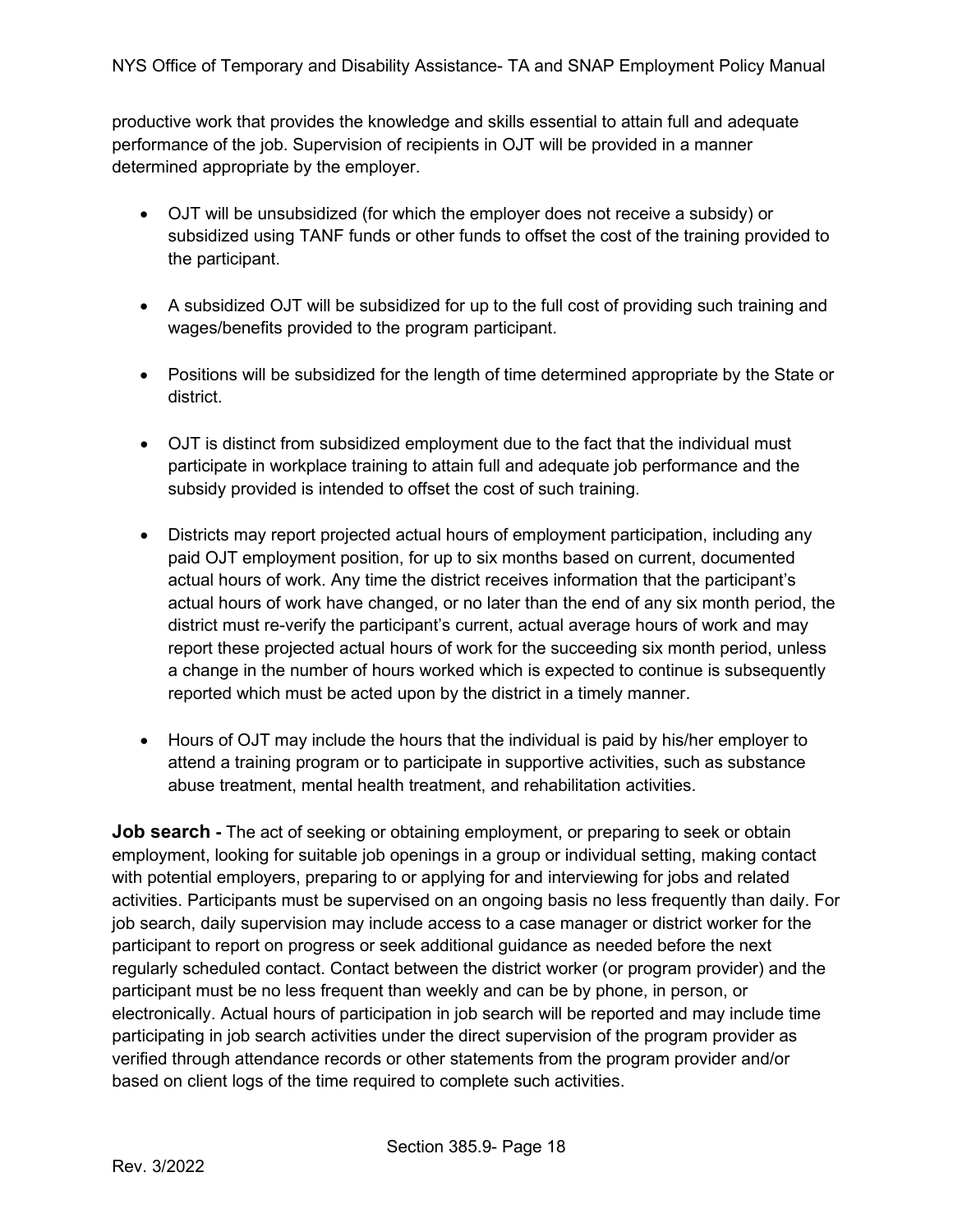- Actual hours of participation in job search may include travel time between job interviews, but not the time associated with travel from home to the first employer or from the last employer to home.
- Hours of participation may include the actual hours that an individual is engaged in an onsite background check or assessment to determine an individual's suitability for a particular job search assignment.
- Districts and program providers must contact a sample of employers periodically to verify that the participant actually contacted the employer about a job. Such a review is not required in those instances when the district determines that conducting such direct employer contact for documentation would jeopardize current or future job entry efforts by other temporary assistance clients. This determination may be made based upon an assessment of specific employers or as a district policy for all employers.

Job search and job readiness training assistance count toward work participation rate requirements for only 120 hours for single parent households with a child under the age of 6/180 hours for all other households in the preceding 12-month period, with no more than four weeks of which may be consecutive. Districts may require that program participants continue to engage in job search beyond the time limit.

<span id="page-18-0"></span>**Job Readiness Training (JRT)** - Participation in programs that include seeking and preparing for work. JRT assistance includes two types of activities: (1) traditional activities of resume preparation, training in interviewing skills, and instruction in workplace expectations, training in effective job seeking, including life skills training; and, (2) activities that improve an individual's employability, such as substance abuse treatment, mental health treatment, or rehabilitation activities in which a qualified medical or mental health professional has certified that such treatment is necessary. Hours of participation may include the actual hours that an individual is engaged in an on-site background check or assessment to determine an individual's suitability for a particular job readiness training assistance assignment.

- Traditional JRT assistance activities will include: resume preparation, training in interview skills, instruction in workplace expectations, training in effective job seeking and life skills essential to workplace success incorporated within the curriculum including time management, goal setting, budgeting, basic math and literacy skills, household management, interpersonal skills, decision making skills, anger management, and parenting skills when it has been determined that such training could help reduce unplanned work leave or apprehension toward entering employment.
- In households with dependent children, JRT will also include treatment and rehabilitative services that are required for individuals unable to work or individuals whose employability and employment retention requires such services. Such services reported as JRT will include: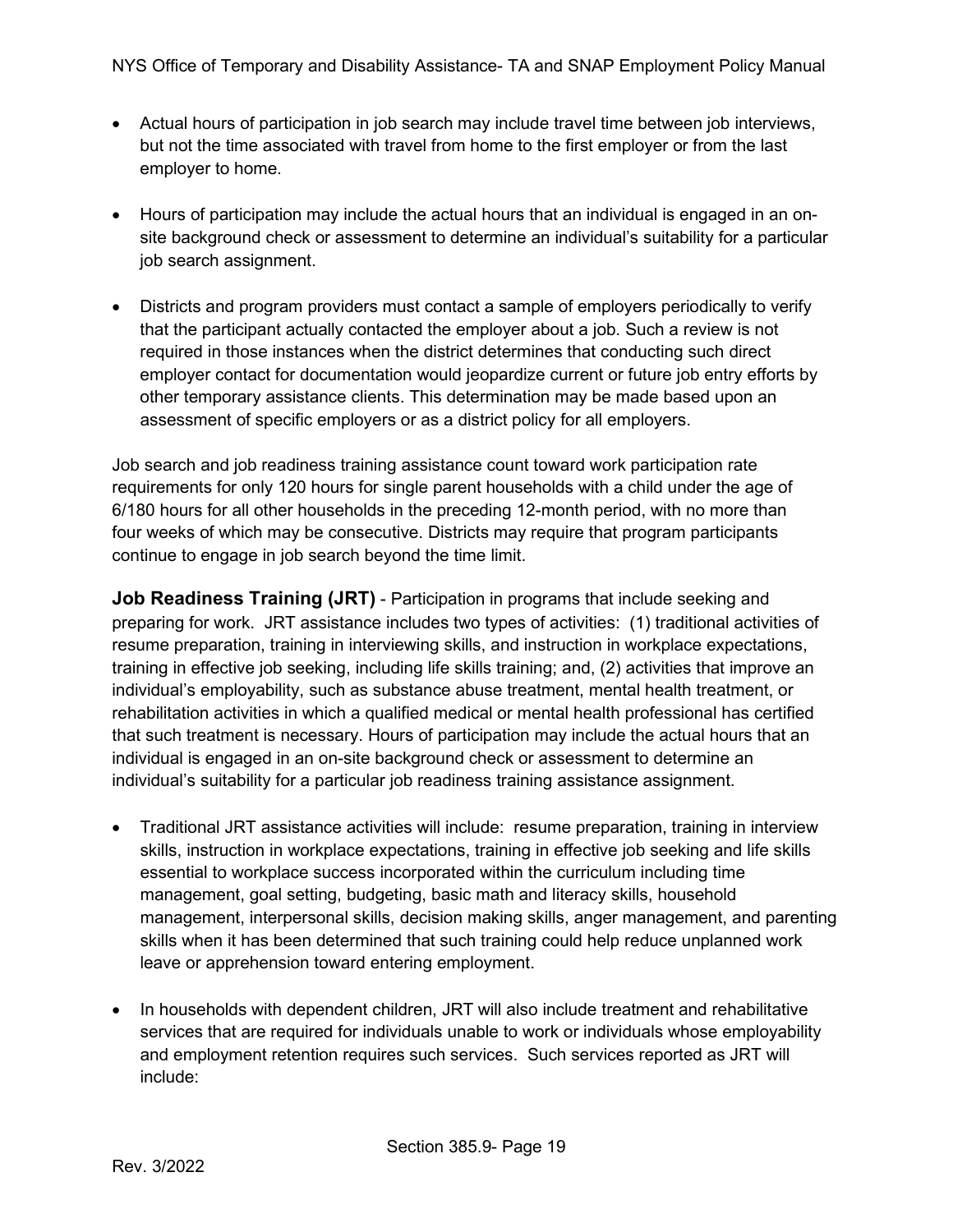- $\triangleright$  physical health treatment and rehabilitation services including attending necessary physical therapy and doctor appointments. Such treatment will include medical, behavioral, including those associated with domestic violence, and treatment necessary for individuals suffering from substance abuse (current and former users) with such required treatment ranging from detoxification services to after care/abstinence maintenance. This activity should be reported distinctly within the WTWCMS system and NYC reporting platforms; and
- $\triangleright$  health services including therapy, counseling, and other services to address documented mental or emotional disorders that can interfere with an individual's daily life functions, ability to work, looking for work or the ability to retain employment. This activity should be reported distinctly within the WTWCMS system and NYC reporting platforms.

Actual hours spent by a participant in a JRT activity will be reported and may include time participating in JRT under the direct supervision of the program provider as verified through attendance records or other statements from the program provider. Districts may record individuals in an "intensive residential rehabilitation services" program, as defined in 14 NYCRR §819.2, as participating for up to eight hours per day, not to exceed 40 hours per week, so long as the district documents that the individual was at the facility under the supervision of the treatment provider during the days such participation was reported.

Participants must be supervised on an ongoing basis no less frequently than daily. Daily supervision of a job readiness training participant must include access to a case manager or other district/employment services provider worker for the participant to report on progress or seek additional guidance as needed before the next regularly scheduled contact. Contact between the district worker (or program provider) and the participant must be no less frequent than weekly and can be by phone, in person, or electronically. Job readiness training assistance counts toward work participation rate requirements for only 120 hours for single parent households with a child under the age of 6/180 hours for all other households in the preceding 12-month period, with no more than four weeks of which may be consecutive. Districts may require that program participants continue to engage in job readiness training assistance beyond the time limit.

<span id="page-19-0"></span>**Community Service** - A structured program in which participants perform work for the direct benefit of the community under the auspices of public or nonprofit organizations in accordance with paragraph (g) of section 336 of SSL. Community service placements must be projects that serve a useful community purpose in fields such as health, social services, environmental protection, education, urban and rural redevelopment, welfare, public recreation, public facilities, public safety, and childcare. Community Service programs are designed to improve the employability of participants not otherwise able to obtain unsubsidized employment.

• Participation in community service may include training that is directly required for the participant to complete the community service assignment. For example, an individual who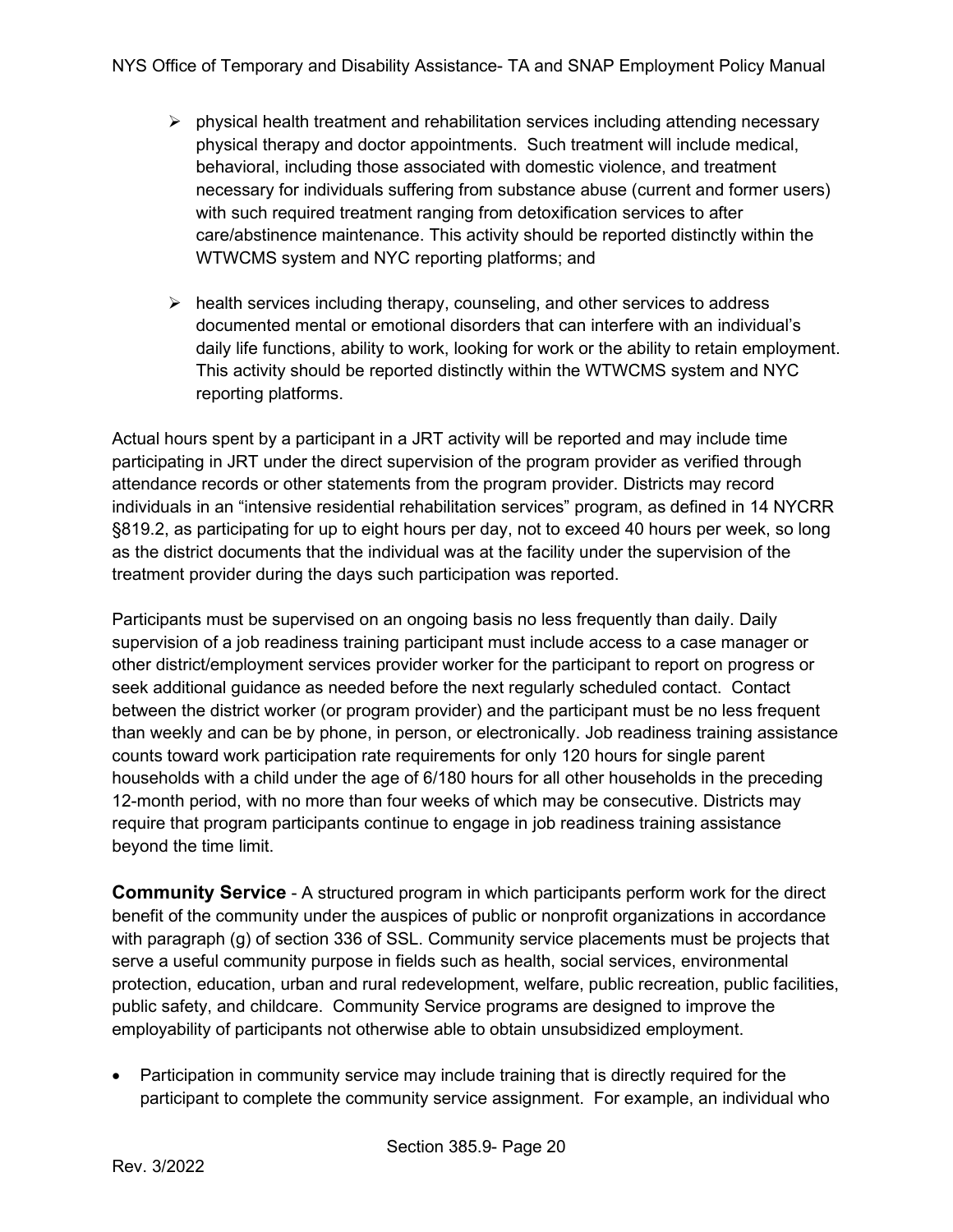is expected to provide clerical support to a food pantry may be provided training to develop or refine filing and data entry skills.

- Community service programs must involve structure and supervision by a work site sponsor, or other responsible party, on an ongoing basis, no less frequently than daily.
- Hours of participation may include the actual hours that an individual is engaged in an onsite background check or assessment to determine an individual's suitability for a particular community service program.
- Community service programs do not include activities that meet the definition of another allowable TANF work activity (e.g., vocational education, JRT.
- For households without dependent children, community service includes participation in substance abuse treatment programs, mental health and family violence counseling, life skills classes, job readiness training assistance classes and caring for a foster care child or disabled household member. Substance Abuse Treatment and Mental Health/Physical therapy should be reported distinctly within the WTWCMS system and NYC reporting platforms.

Districts must report work activity participation in an activity that meets the Work Experience definition as Work Experience and reserve Community Service for the two instances noted below:

• Participation that is truly *volunteer* in nature including unpaid work performed at a school, Head Start program, religious or faith-based institutions, government or nonprofit agency, or as a volunteer in programs such as Americorps or Volunteers in Service to America (VISTA) but will also include such mandated participation when court ordered. These placements would be distinct from Work Experience in that due to the voluntary nature of the participation the hourly participation would not necessarily be limited to the number of hours derived by dividing the amount of the household's temporary assistance and SNAP benefits by the higher of the federal or State minimum wage. However, a social services district cannot mandate that a recipient perform community services for more hours than the number derived by the grant calculation described above. Participation in a voluntary selfinitiated community service activity must be evaluated by the district to determine that such participation provides workplace experience and is expected to improve the employability of the participant. This evaluation would be based upon a review by the district of the tasks involved with the placement and the extent to which those tasks and routine attendance can reasonably be expected to improve the participant's employability. In these instances, a participant could choose to no longer participate in such activity without penalty but would then be subject to an alternate assignment by the district; therefore, districts may want to require that these participants verify such participation on a more frequent basis than monthly.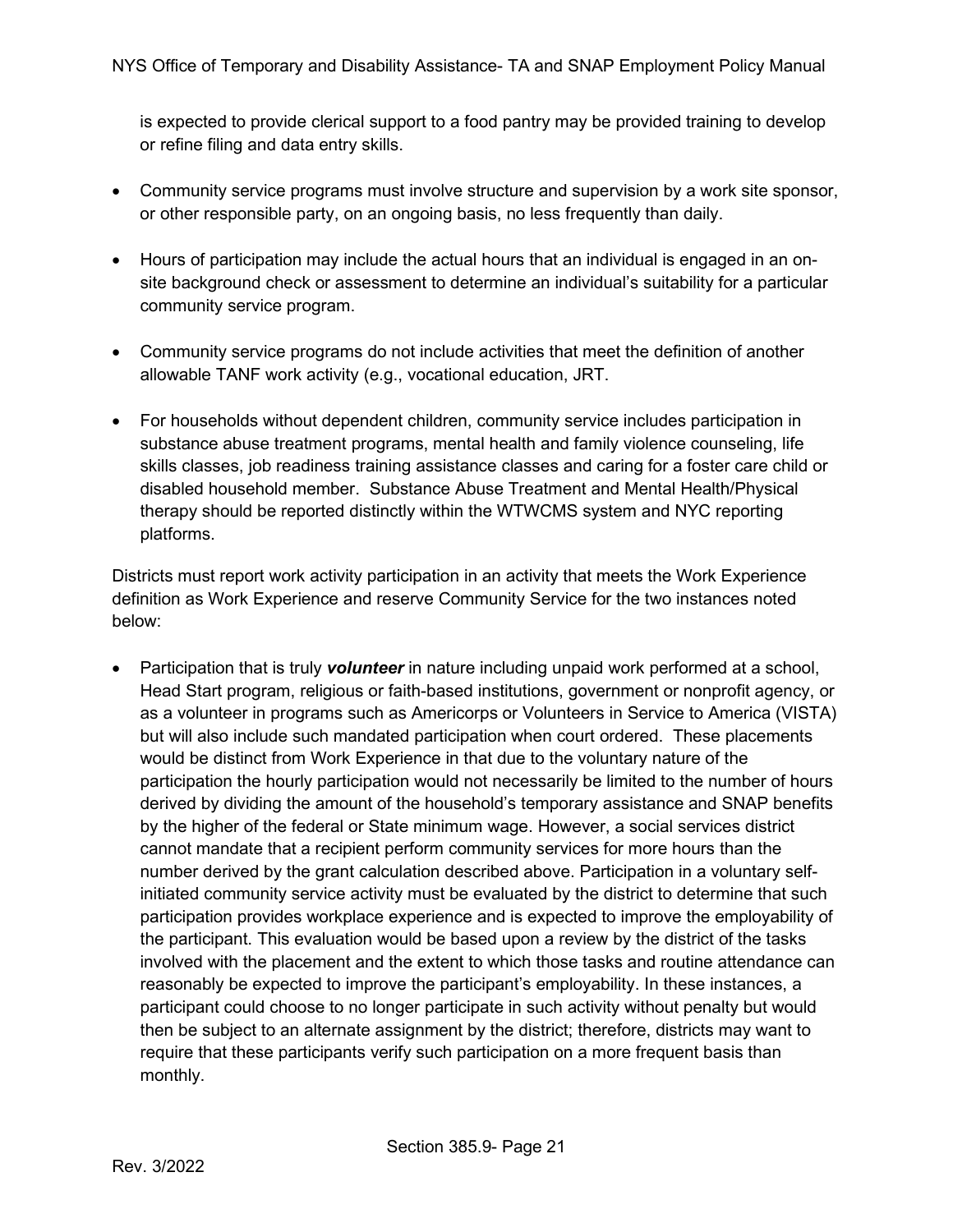• Participation otherwise comparable to a work experience placement but categorized as community service to enable the district to use the corresponding federal activity "Providing Child Care to a Community Service participant" for another program participant who is providing child care for the community service participant. In this instance, the placement would need to meet the definition of community service and would not be supported by or system derived to be eligible for the deeming provision. The Welfare Reform Tracking System (WRTS) will not automatically deem an individual as meeting the core work requirement if the individual is participating for the number of hours allowed by grant divided by minimum wage for community service participants when this is less than 20 hours.

<span id="page-21-0"></span>**Vocational Education -** An organized educational program that directly relates to the preparation of individuals for current or emerging occupations that require training. Such programs shall include, but not be limited to, competency based applied learning which contributes to an individual's academic knowledge, higher-order reasoning and problem-solving skills (e.g., Certified Nurses Aide training), work attitudes, general employability skills, and the occupational-specific skills necessary for economic independence. Vocational education may also include applied technology education. Vocational education does not generally include basic or remedial education or ESL but may include work focused general education and language instruction that is a regular or integral part of a vocational education program. Districts are responsible for ensuring that any such remedial education or ESL is a regular part of the program for participants with similar skill sets as the TANF-funded/SNA MOE client, is determined necessary by the program provider, and is limited in hours to less than one-half of program participation. Vocational education programs include the completion of activities that provide individuals the knowledge and skills to perform a specific trade, occupation or vocation. Vocational education must be provided by an education or training organization.

Vocational education training may include placement in any educational program up to four years of post-secondary education that is intended to lead to attainment of a college certificate or institutional certificate that designates the individual as having attained the competencies necessary to become employed in any occupational category or otherwise be comprised of educational and skills training designed to prepare individuals for employment in current or emerging occupations. Districts are required to determine that the vocational training is preparing the participant for employment in an occupational field in which he or she can reasonably expect to obtain employment.

Districts may offer education or a course of instruction in financial literacy and personal finance which includes instruction on household cash management techniques, career advice to obtain a well-paying and secure job, using checking and savings accounts, obtaining and utilizing short and long term credit, securing a loan or other long term financing arrangement for high cost items; or participation in a higher education course of instruction or trade school as an allowable educational activity. Districts are reminded that to count toward federal work participation requirements as vocational education/job skills training, the education program must directly relate to a specific occupation or job. Additionally, no more than 30 percent of all countable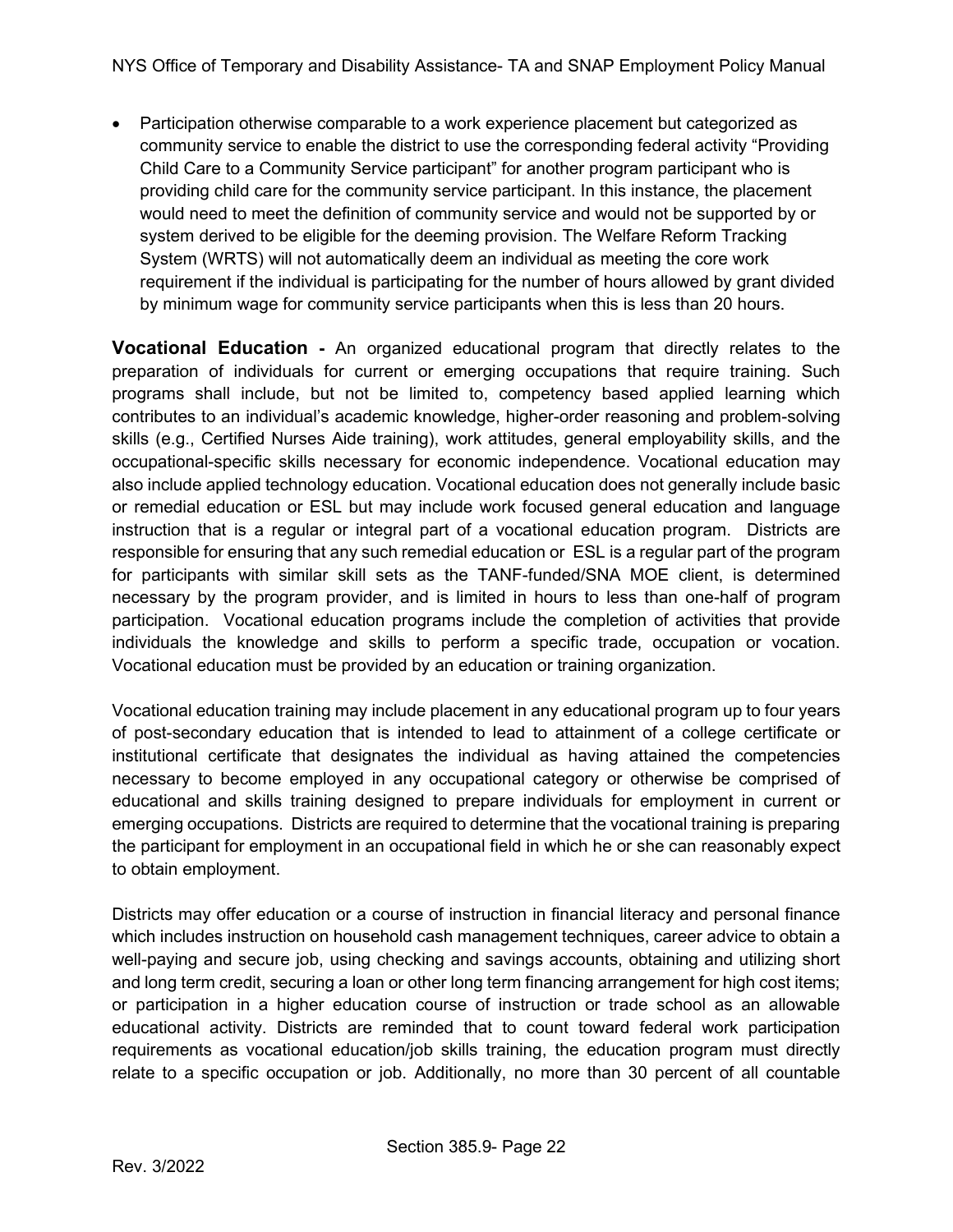participants may count toward the federal work participation rate calculation due to participation in vocational education or teen parents participating in high school or other education.

- Participation in vocational education counts toward work participation rates no more than 12 months during the individual's lifetime receipt of assistance.
- Actual hours of participation in vocational education will count toward the hours reported as work, not to exceed the federal limit. Hours of participation in a vocational education program must be documented by the provider through attendance rosters or other supporting documentation developed by the district or the provider.
- Hours of participation may include the actual hours that an individual is engaged in an onsite background check or assessment to determine an individual's suitability for a particular vocational education assignment.
- Actual hours of participation in vocational education may include supervised homework/study time and up to one hour of unsupervised homework/study time for each hour of class time, provided that the total number of hours of homework/study time does not exceed the documented hours expected by the educational provider.

In instances, when the colleges or institutions do not submit the requested documentation of the hours to the district, the district will require ongoing contact with the participant to establish adequate evidence that the participant is maintaining satisfactory attendance and making satisfactory academic progress. Vocational Education, like all unpaid activities must be supervised daily. Daily supervision means that a responsible party has daily responsibility for oversight of the individual's participation, not necessarily daily, in-person contact with the participant. District case managers must document all client contact in the case record. While daily supervision must be provided, a minimum of a biweekly review of the case record is required with documentation supporting that the caseworker has spoken with the client about their education progress. Regular communication must be no less frequently than bi-weekly and can be by phone, in person, or electronically, to discuss attendance, along with such issues as progress in the educational activity, supportive service needs, and career planning. In addition, all participants will be required to submit documentation of their grade point average (GPA) and final grades at the end of each semester as a condition of their continued enrollment as being considered as an approved TANF work activity in the instructional program and consistent with the individual's employment plan. Individuals who fail to demonstrate satisfactory progress using this method will be required to submit signed attendance sheets for any subsequent educational enrollments.

<span id="page-22-0"></span>**Job Skills Training Directly Related to Employment** - Training or education in job skills to improve a participant's employability, to ensure clients have the basic skills competencies required by employers to support job entry and/or to advance or adapt to the changing demands of the workplace. Where identified as needed, such training may include the development of basic workplace skills including professional workplace behaviors and decision-making skills.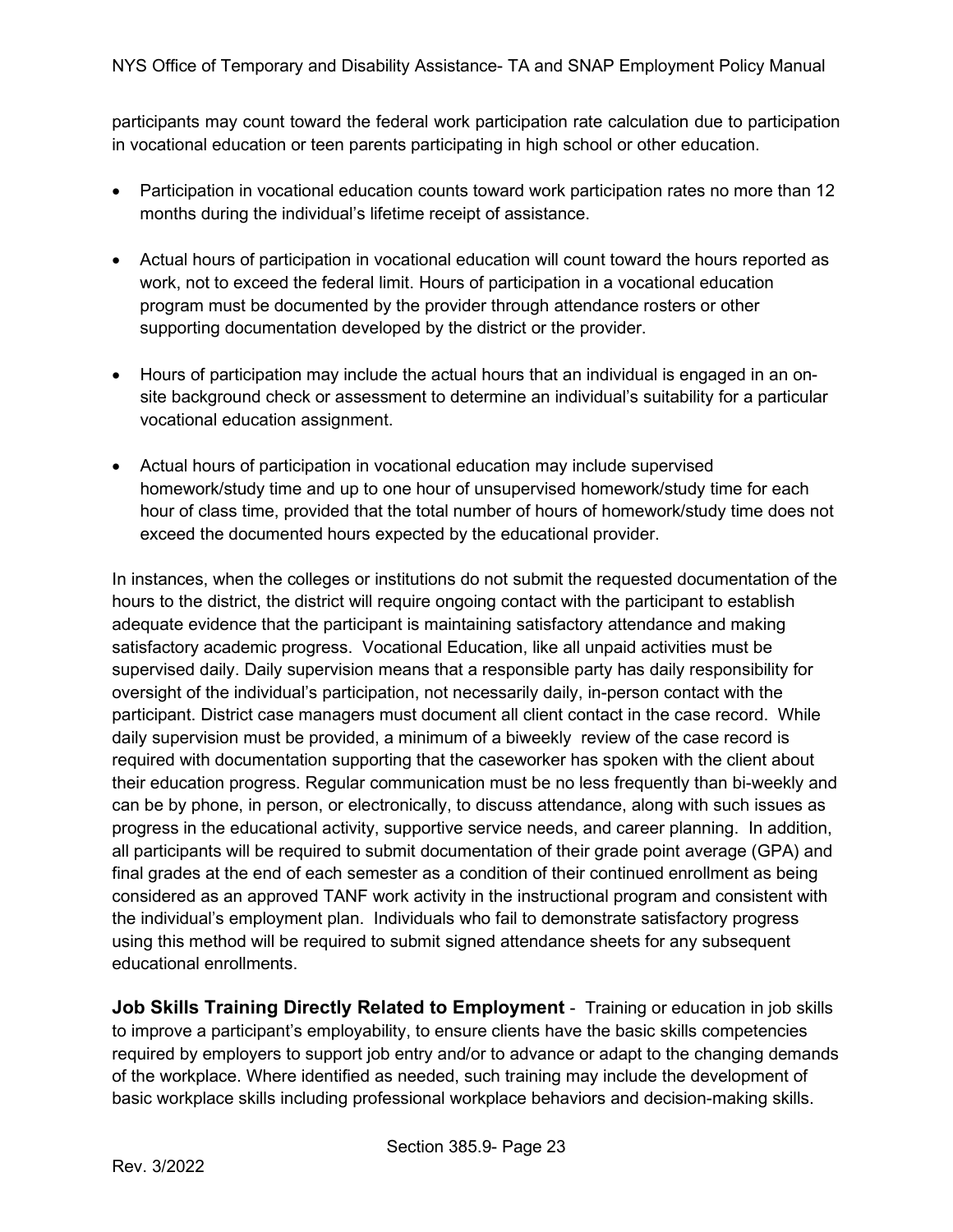Job skills training may include customized or technical training designed to provide participants with additional workplace skills, post-secondary education courses leading to a bachelor's or other advanced degree or other training included under the definition of vocational education training. Job skills training may include literacy instruction, English language instruction or other basic education for an individual who has already obtained a high school diploma or equivalency when determined from a client's assessment that such instruction is needed to improve the participant's employability.

- Must be supervised on an ongoing basis no less frequently than daily;
- Actual hours of participation in job skills training will count toward the hours reported as work for hours above the core work requirement. Hours of participation in a job skills training program must be documented by the provider through attendance rosters or other supporting documentation developed by the provider;
- Hours of participation may include the actual hours that an individual is engaged in an onsite background check or assessment to determine an individual's suitability for a particular job skills training assignment;
- Actual hours of participation in an educational activity which meets the definition of job skills training may include supervised homework/study time and up to one hour of unsupervised homework/study time for each hour of class time, provided that the total number of hours of homework/study time does not exceed the documented hours expected by the educational provider.

<span id="page-23-0"></span>**Education Training –** Education training related to employment in the case of a recipient who has not received a high school diploma or certificate of high school equivalency must be related to a specific occupation, job or job offer or otherwise determined based on a client assessment as necessary to improve the participant's employability to support job entry, retention or advancement. Education directly related to employment may include courses designed to provide the knowledge and skills for general or specific occupations or work settings to ensure clients have the basic skills competencies required by employers and may also include adult basic education, English as a Second Language (ESL) instruction and education leading to a High School equivalency (HSE) diploma as determined as necessary to improve the participant's job opportunities in potential occupations. Where identified as needed, such training may include the development of basic workplace skills including professional workplace behaviors and decision-making skills.

- Where required by an employer or determined necessary to improve the participant's job opportunities with potential occupations, includes education leading to a general educational development (GED) or high school (HS) equivalency diploma;
- Must be supervised on an ongoing basis no less frequently than daily;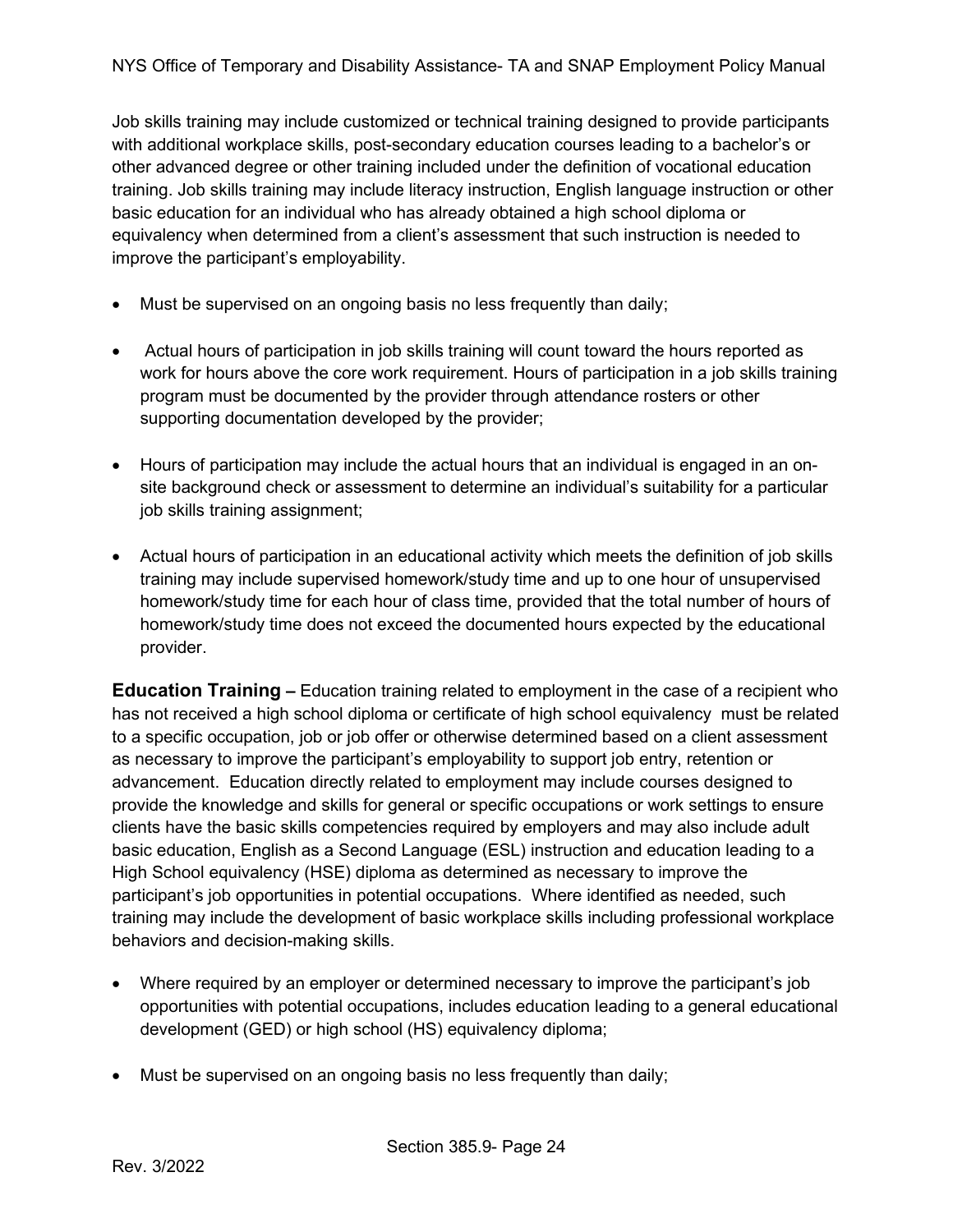- Actual hours of participation in education directly related to employment, except as noted below, will count toward the hours reported as work for hours above the core work requirement. Hours of participation in education directly related to employment must be documented by the provider through attendance rosters or other supporting documentation developed by the provider;
- Hours of participation may include the actual hours that an individual is engaged in an onsite background check or assessment to determine an individual's suitability for a particular educational activity that meets this work activity;
- Actual hours of participation in an educational activity which meets the definition of education directly related to employment may include supervised homework/study time and up to one hour of unsupervised homework/study time for each hour of class time, provided that the total number of hours of homework/study time does not exceed the documented hours expected by the educational provider;
- Teen parents or minor child head of households participating in this activity for at least 20 hours averaged weekly count fully toward work participation rate requirements.

<span id="page-24-0"></span>**Satisfactory Attendance at Secondary School** - Regular attendance in accordance with the requirements of the secondary school or a course of study at a secondary school or other institution leading to a HSE, in the case of a recipient who has not completed secondary school or received a certificate of general equivalence. Secondary school participation may include general adult basic education or ESL if it is linked to attending secondary school or leading to a HSE as determined necessary by the educational institution. Secondary School or HSE programs that routinely include ESL, career training, alternative school, tutoring, dropout prevention, teen pregnancy or parenting programs as a requirement of program participation as determined by the educational institution will also be permitted.

- Must be supervised on an ongoing basis, no less frequently than daily;
- Actual hours of participation in such activities, except as noted below, will count toward the hours reported as work for hours above the core work requirement. Hours of participation in such activities must be documented by the provider through attendance rosters or other supporting documentation developed by the provider;
- Hours of participation may include the actual hours that an individual is engaged in an onsite background check or assessment to determine an individual's suitability for a particular secondary school or equivalent program assignment;
- Actual hours of participation in an educational activity which meets the definition of satisfactory attendance at secondary school or in a course of study leading to a certificate of general equivalence, in the case of a recipient who has not completed secondary school or received such a certificate may include supervised homework/study time and up to one hour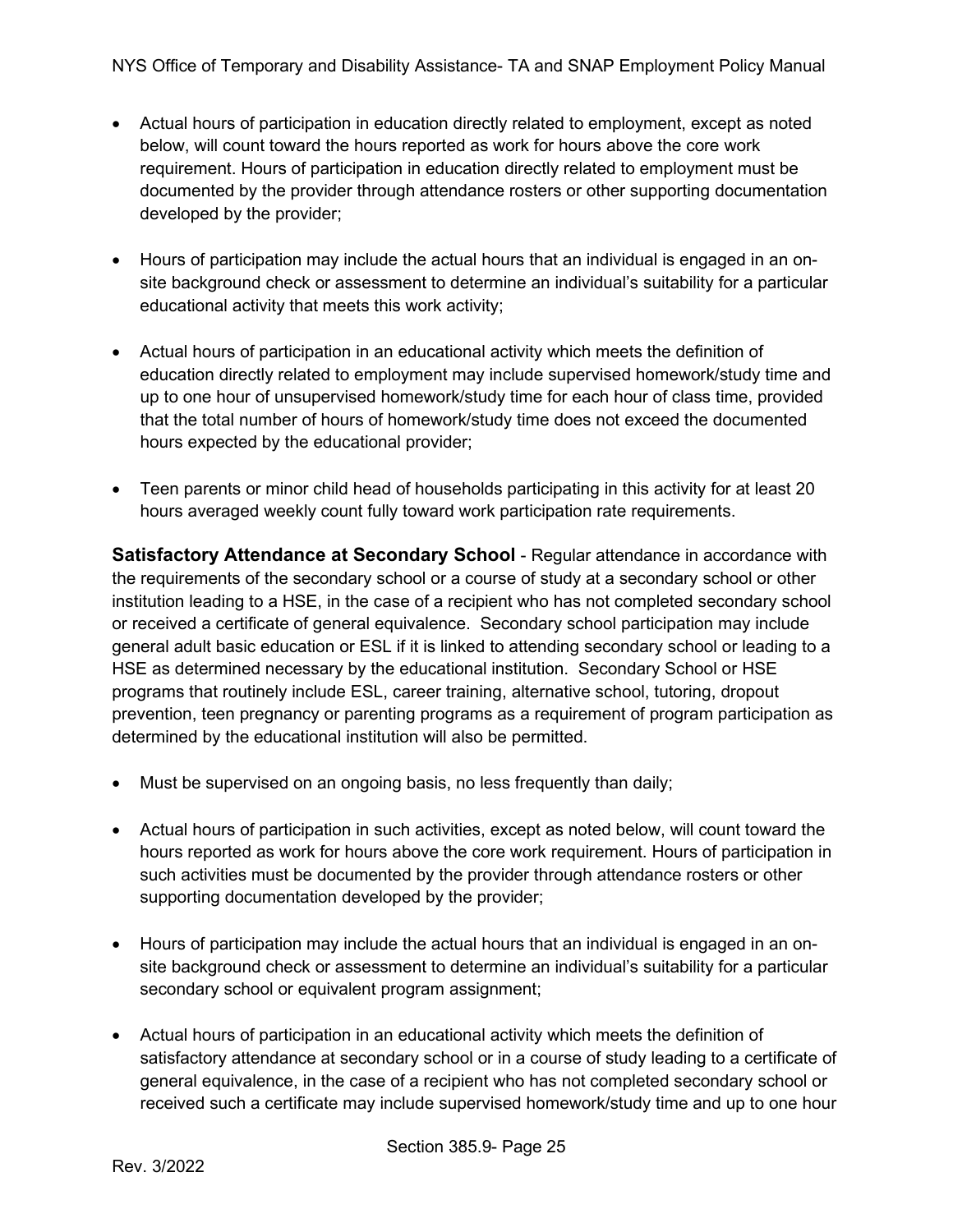of unsupervised homework/study time for each hour of class time, provided that the total number of hours of homework/study time does not exceed the documented hours expected by the educational provider;

• Teen parents or minor child head of households who maintain satisfactory attendance at secondary school or the equivalent count fully toward participation rate requirements.

#### <span id="page-25-0"></span>**Provision of Child Care for Individual Participating in Community Service -**

Providing unpaid child care to enable another Temporary Assistance (TANF/MOE funded) recipient to participate in a community service program.

- Participants must be supervised on an ongoing basis no less frequently than daily. Supervision may include access to the parent/guardian of the child through a telephone or other mechanism to seek guidance and clarification.
- Does not include providing child care to a TANF or SN-MOE recipient participating in any activity other than community service.

<span id="page-25-1"></span>**Other Work Activities** - Districts should ensure that all local activities meet the definitions included above, to the extent possible, but are permitted to enroll individuals in other work activities that do not count toward work participation rates. These other work activities must be outlined in the district's Temporary Assistance and SNAP Employment Plan and can be assigned when necessary to improve a participant's employability.

#### <span id="page-25-2"></span>**SNAP**

Districts may operate any work activity authorized under 18 NYCRR 385.9 that is included in a district's local biennial employment plan as part of the district's SNAP E&T program. These work programs operate in accordance with federal and State statute and regulations governing SNAP and TA work programs and are guided by the goal of helping each SNAP participant obtain paid employment. Districts must provide case management services to all non-exempt TA/SNAP recipients and NTA/SNAP recipients who are assigned to one or more SNAP E&T work activities by the district in accordance with Section 3.4(d) of the district's biennial employment plan. Case management services include the completion of an employment assessment, the development of an employment plan, monitoring the individual's progress in the assigned SNAP E&T activity component, and coordination with service providers.

The following program components will be operated as part of NYS's SNAP E&T program:

- Supervised Job Search
- Job Readiness Assistance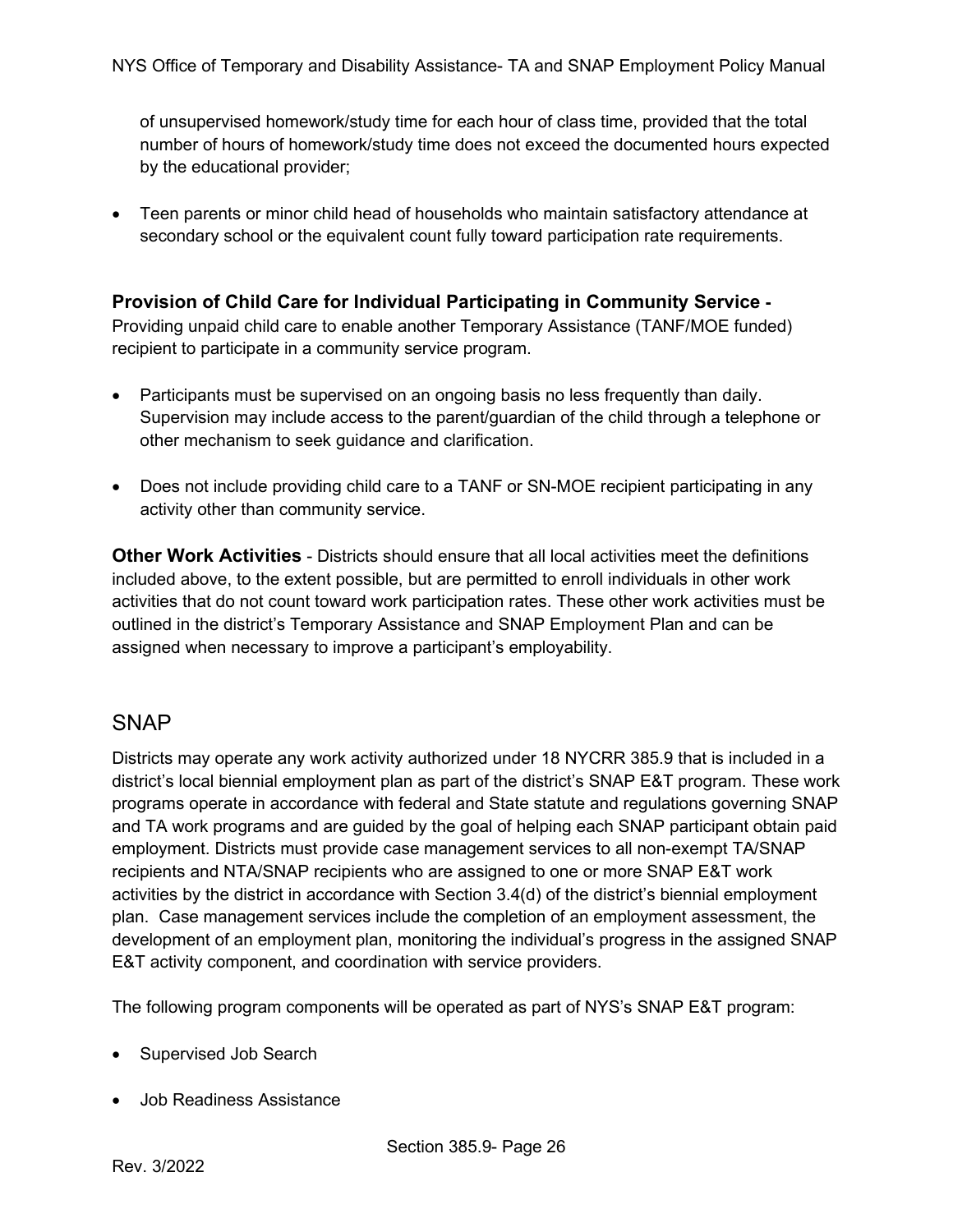- Career and/or Technical Education Programs or Other Vocational Training (including job skills training)
- Education Training
- Work Experience
- Subsidized Employment (private or public sector and on-the-job training)
- Community Service

All program requirements are consistent with those available through TA work activity programs. However, for SNAP E&T purposes the supervised job search component is defined as seeking or obtaining employment through a job search that is directly supervised and may include: case management services, career exploration, interview preparation, job application assistance, learning appropriate workplace expectations and behaviors in preparation for submitting job applications and interviewing, job leads, and direct job referrals.

Individuals who are concurrently receiving TA may be assigned to work activities up to 40 hours per week. If a TA recipient is concurrently assigned to a SNAP work activity, up to 30 hours weekly of each week's required hourly assignment is considered a SNAP assignment and the balance is considered a TA assignment. In addition to receiving case management services as part of their SNAP E&T work activity assignment, SNAP E & T participants may also receive job development and placement services, participant reimbursements, and job retention services (subject to the limits described in Section 385.3) that are necessary for the individual to participate in assigned work activities.